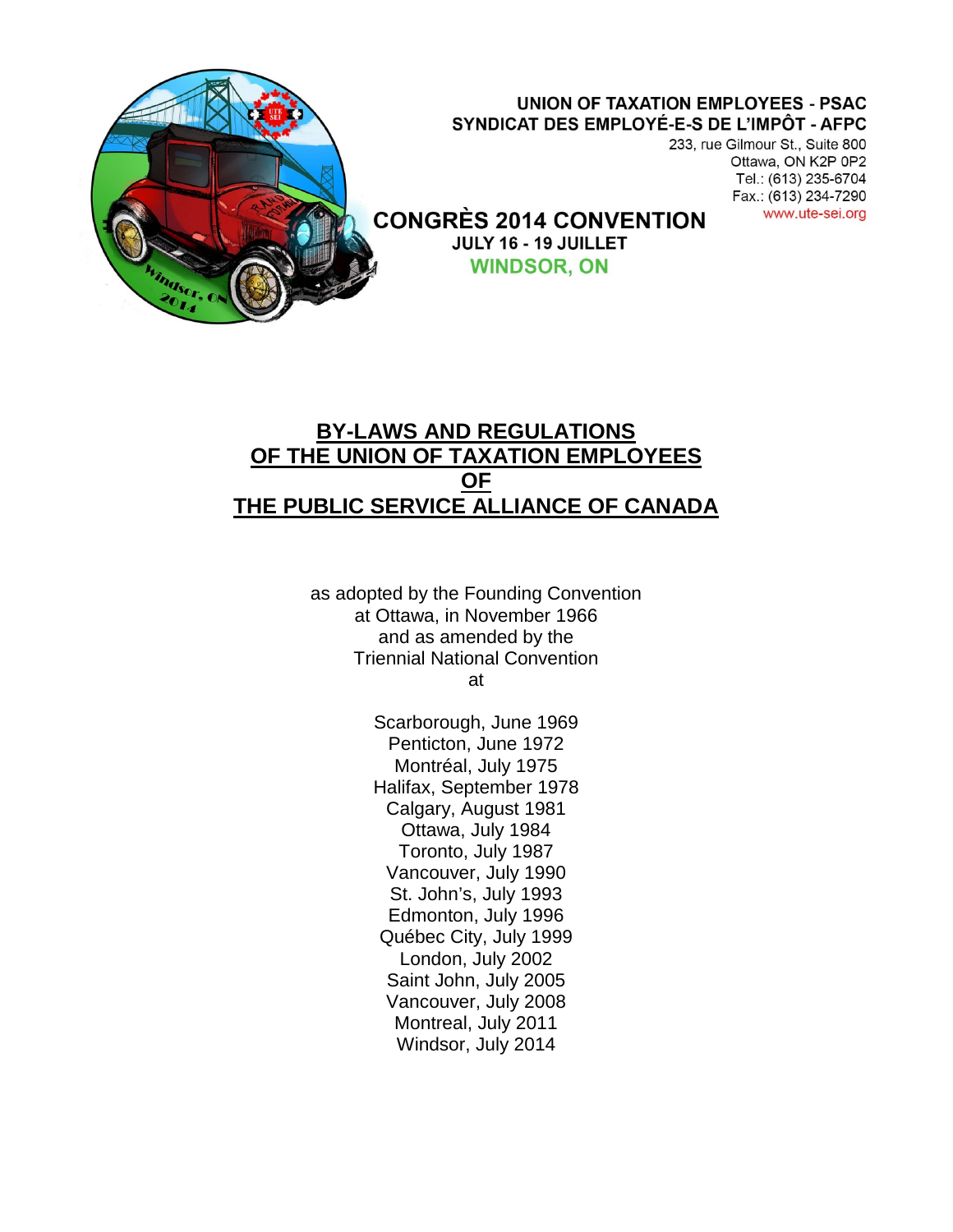# **Table of Contents**

| Section 3 - The 1 <sup>st</sup> Vice-President responsible for Finance shall:  17              |
|------------------------------------------------------------------------------------------------|
| Section 4 - The 2 <sup>nd</sup> Vice-President responsible for Collective Bargaining shall: 18 |
|                                                                                                |
|                                                                                                |
|                                                                                                |
|                                                                                                |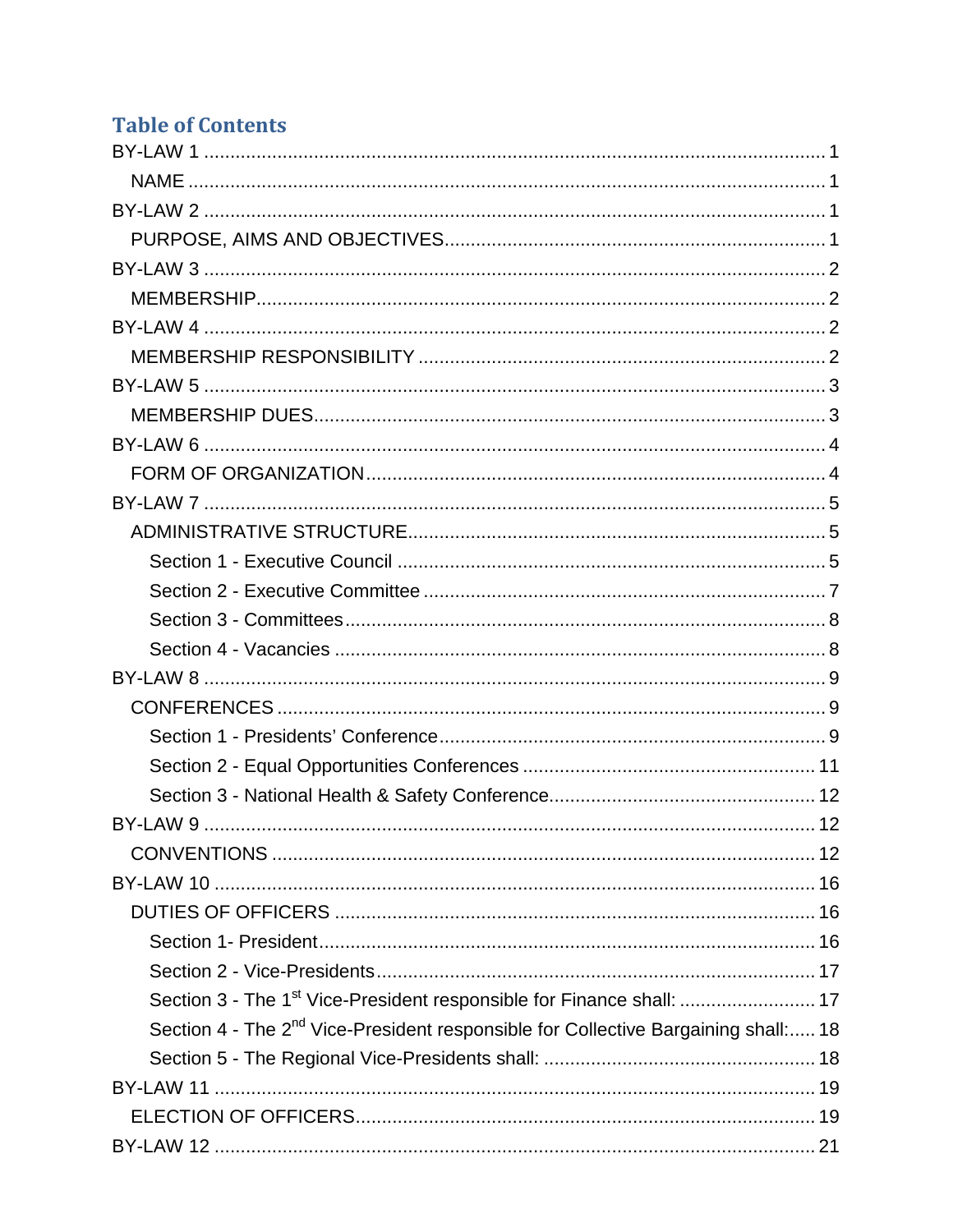| 21 |
|----|
|    |
|    |
|    |
|    |
|    |
|    |
|    |
|    |
|    |
|    |
|    |
|    |
|    |
|    |
|    |
|    |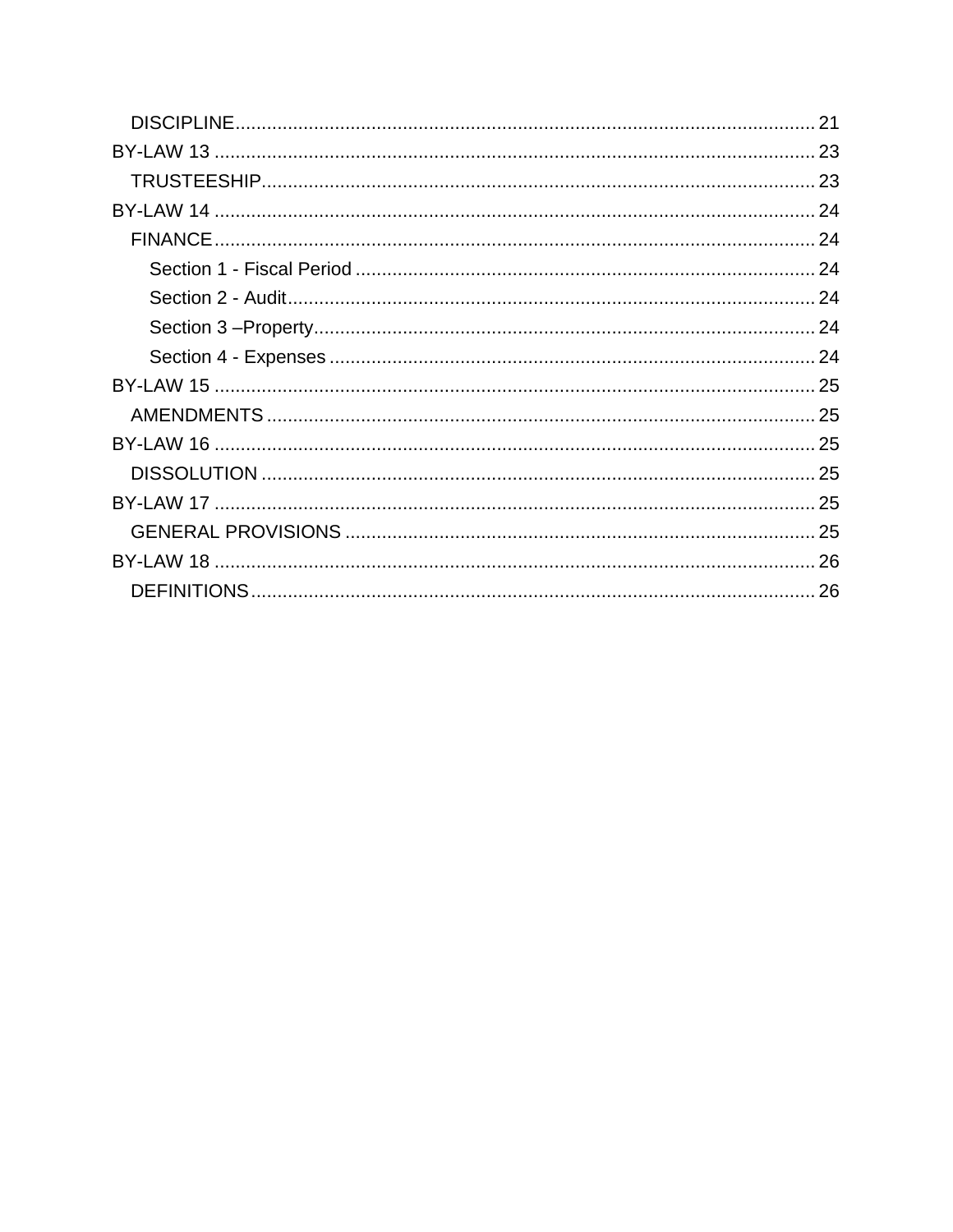### <span id="page-3-1"></span><span id="page-3-0"></span>**NAME**

Section 1

This Union shall be called the "Union of Taxation Employees-Public Service Alliance of Canada" hereinafter referred to as UTE.

Section 2

UTE shall have its Headquarters in the National Capital Region.

### **BY-LAW 2**

### <span id="page-3-3"></span><span id="page-3-2"></span>**PURPOSE, AIMS AND OBJECTIVES**

Section 1

To unite all members in good standing with UTE in a single democratic organization.

Section 2

To obtain through democratic means for all members of UTE, as defined in By-Law 3, the best possible standard of wages, salaries and other conditions of employment and to protect their interests, rights and privileges.

Section 3

To support the PSAC in the furtherance of its purpose, objectives and constitutional responsibility.

Section 4

To represent any member or group of members in appeals, grievances, complaints, independent third party reviews or any other matters within the jurisdiction of UTE.

#### Section 5

To promote solidarity, develop and maintain good communications, and build union pride amongst members in good standing of the UTE.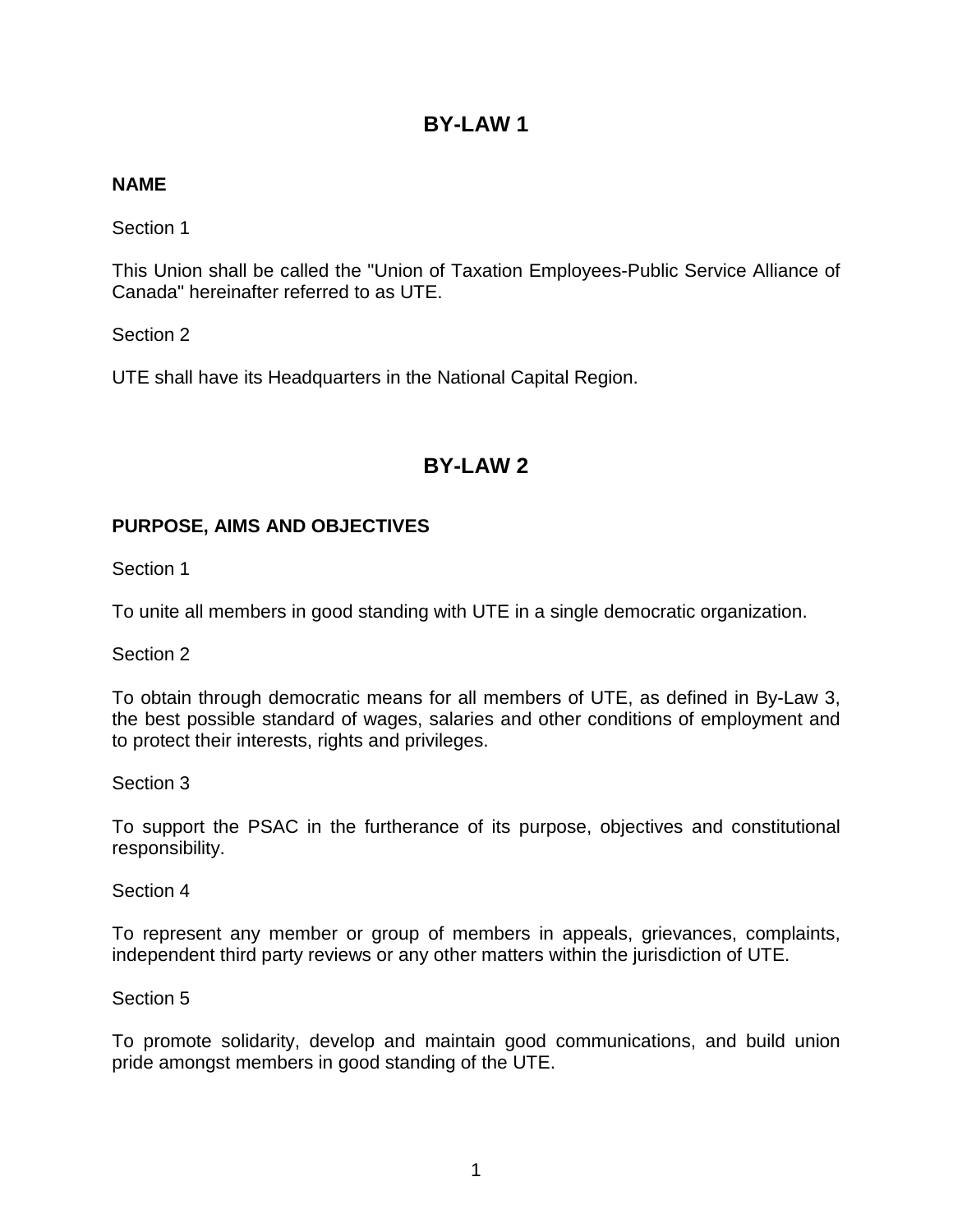### <span id="page-4-1"></span><span id="page-4-0"></span>**MEMBERSHIP**

Section 1

All members in good standing with the PSAC and employed by the Canada Revenue Agency (CRA) shall be eligible for membership in UTE.

Section 2

UTE may, by decision of the Executive Council, the Convention or by Local proposal approved by Executive Council, award honorary membership in UTE to anyone who is deemed to merit such honour and is not eligible for membership as defined in By-Law 3, Section 1.

Honorary members shall not be required to pay dues and shall not be entitled to vote at meetings or to hold office in UTE, but shall be entitled to all other rights and privileges of membership in UTE.

Section 3

UTE may, by decision of the Executive Council, the Convention or by Local proposal approved by Executive Council, award a Life Membership to any member or ex-member who, through personal and devoted efforts within UTE, has performed exemplary services for the membership of UTE.

Life members shall not be required to pay dues but shall be entitled to all rights and privileges of membership in UTE except those life members who are not members in accordance with By-Law 3, Section 1, they shall not be entitled to vote at meetings or to hold office in UTE.

### **BY-LAW 4**

### <span id="page-4-3"></span><span id="page-4-2"></span>**MEMBERSHIP RESPONSIBILITY**

Section 1

Upon being granted membership in the PSAC and UTE and for the term of such membership, each member of UTE is deemed to have agreed to abide by and to be bound by the provisions of these By-Laws and the Constitution of the PSAC.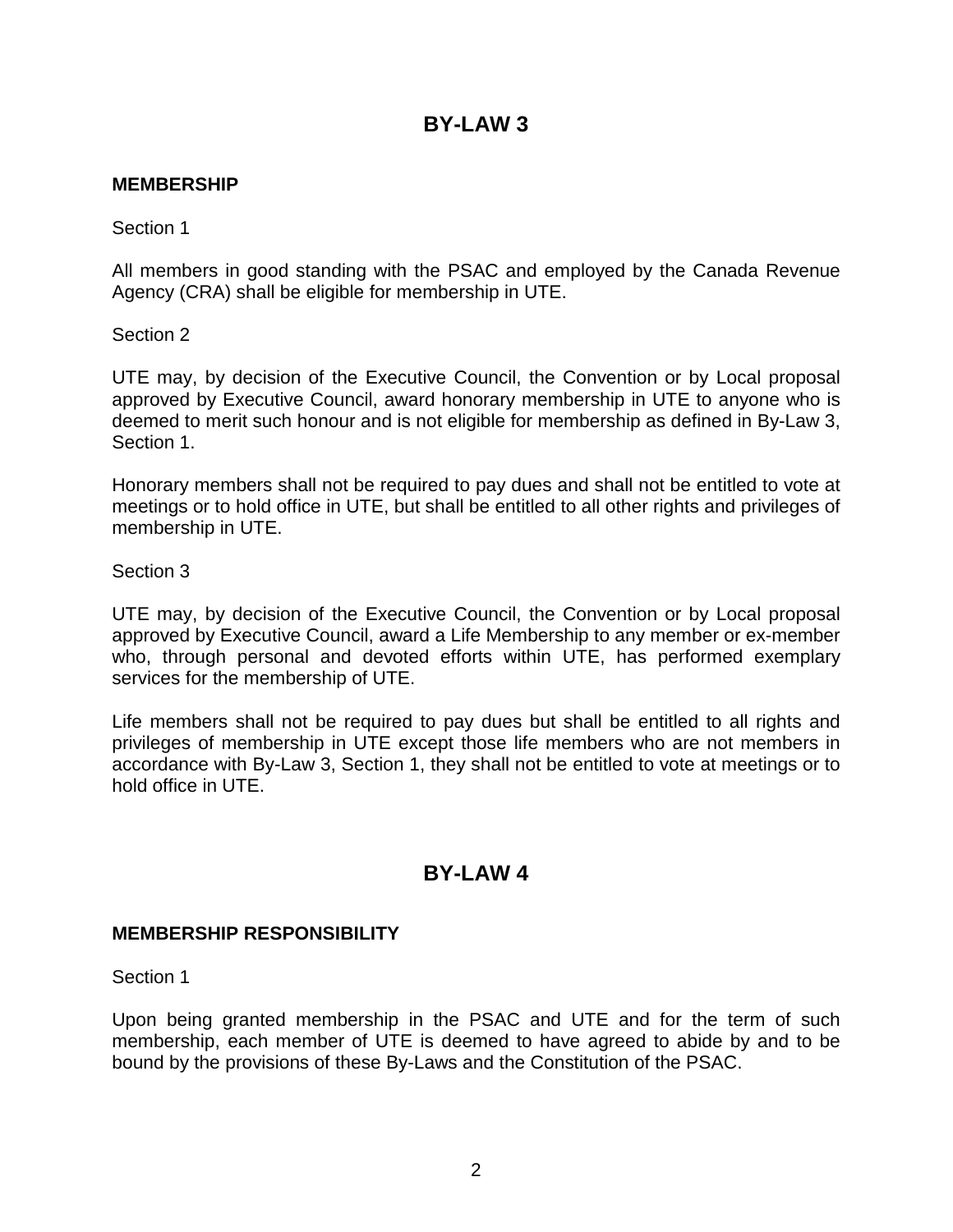Upon being granted membership in the PSAC and UTE and for the term of such membership, each member of UTE is deemed to constitute, appoint and nominate UTE and the PSAC as their agents to negotiate with their employer on their behalf in the spheres of competence of UTE and the PSAC respectively.

#### Section 3

Upon being granted membership in UTE and for the term of such membership, each member is deemed to constitute, appoint and nominate the PSAC as their agent for the purpose of entering into collective bargaining with their employer under the procedures established by legislation for collective bargaining in the Public Service of Canada.

## **BY-LAW 5**

#### <span id="page-5-1"></span><span id="page-5-0"></span>**MEMBERSHIP DUES**

Section 1

The monthly union dues for membership in UTE shall be set by the Convention. The Executive Council may lower, with rationale, the monthly union dues payable to UTE.

Section 2

Any Local may set dues for its operation, as authorized by the Local's By-Laws or Regulations or by its membership in attendance at an Annual General Meeting (AGM).

Section 3

Local dues received by UTE from PSAC not withstanding any agreement between UTE and the Local, shall be due and payable monthly to the Local concerned.

Section 4

<span id="page-5-2"></span>Locals shall receive all dues to which they are entitled. Any shortages shall be borne by UTE.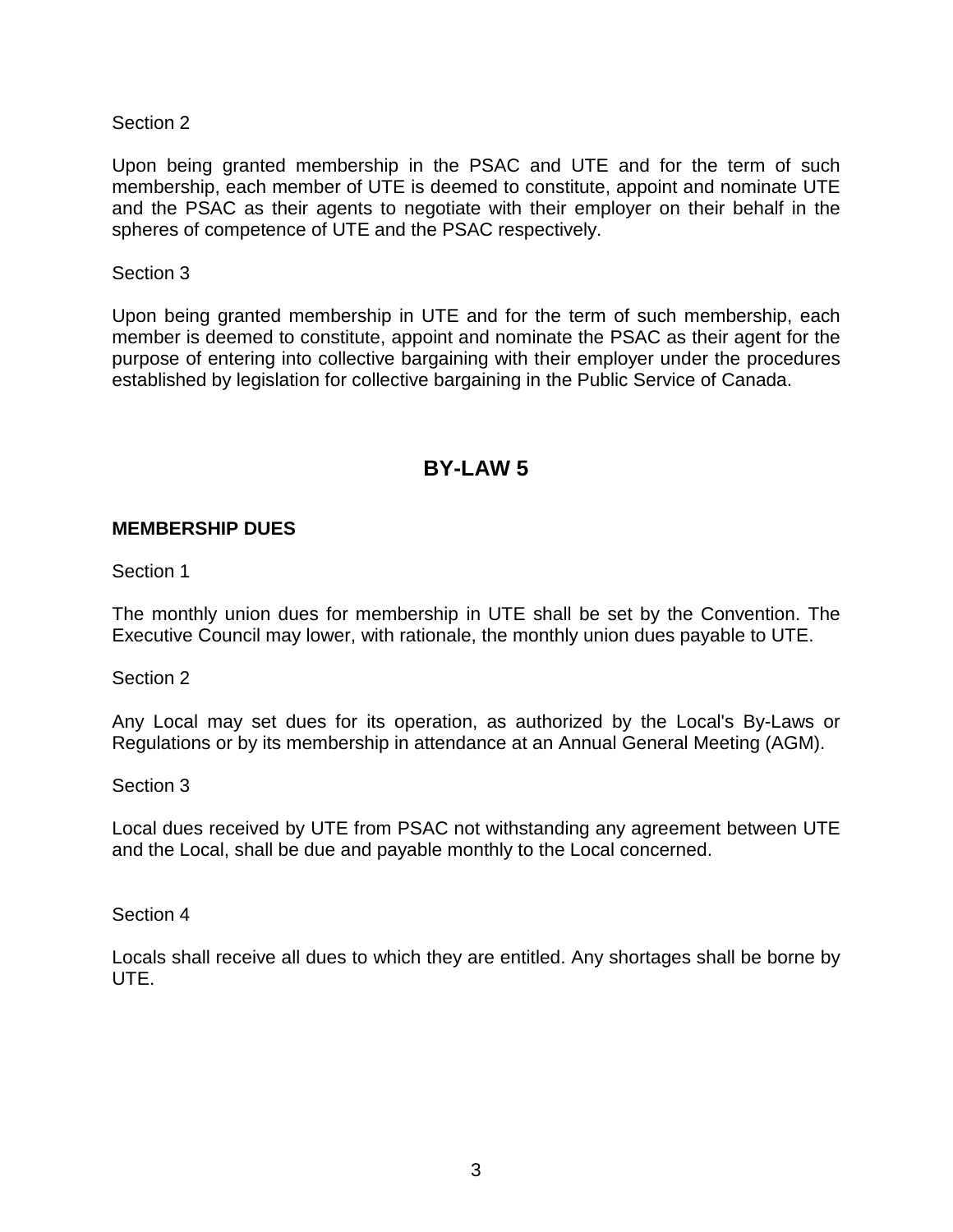### <span id="page-6-0"></span>**FORM OF ORGANIZATION**

Section 1

UTE shall be composed of all Locals as provided in Regulation.

Section 2

A Local shall be composed of all members of UTE in a locality prescribed by Regulation. The membership in each Local shall elect, in accordance with the provisions of these By-Laws, not less than three (3) officers to conduct their affairs. Their term of office shall not exceed three (3) years without re-election.

#### Section 3

Each Local shall have the right to deal with the CRA officials who have direct managerial responsibility on that Locals' members, and on matters affecting the interests of its own members.

A Local shall also have the right to initiate action(s) on such matters having broader scope than those of direct concern to the Local members; by first seeking a solution through written submission to UTE (the Regional Vice-President, the Executive Council, the Convention). After exhausting the foregoing, then by direct recourse to the PSAC.

Section 4

Each Local shall adopt By-Laws for the conduct of its affairs consistent with the provisions of these By-Laws and the Constitution. The Local shall submit a copy of their current Local By-Laws and any Regulations to their Regional Vice-President each time they are amended.

#### Section 5

The By-Laws of each Local shall provide for the orderly disposition of its assets and liabilities upon dissolution.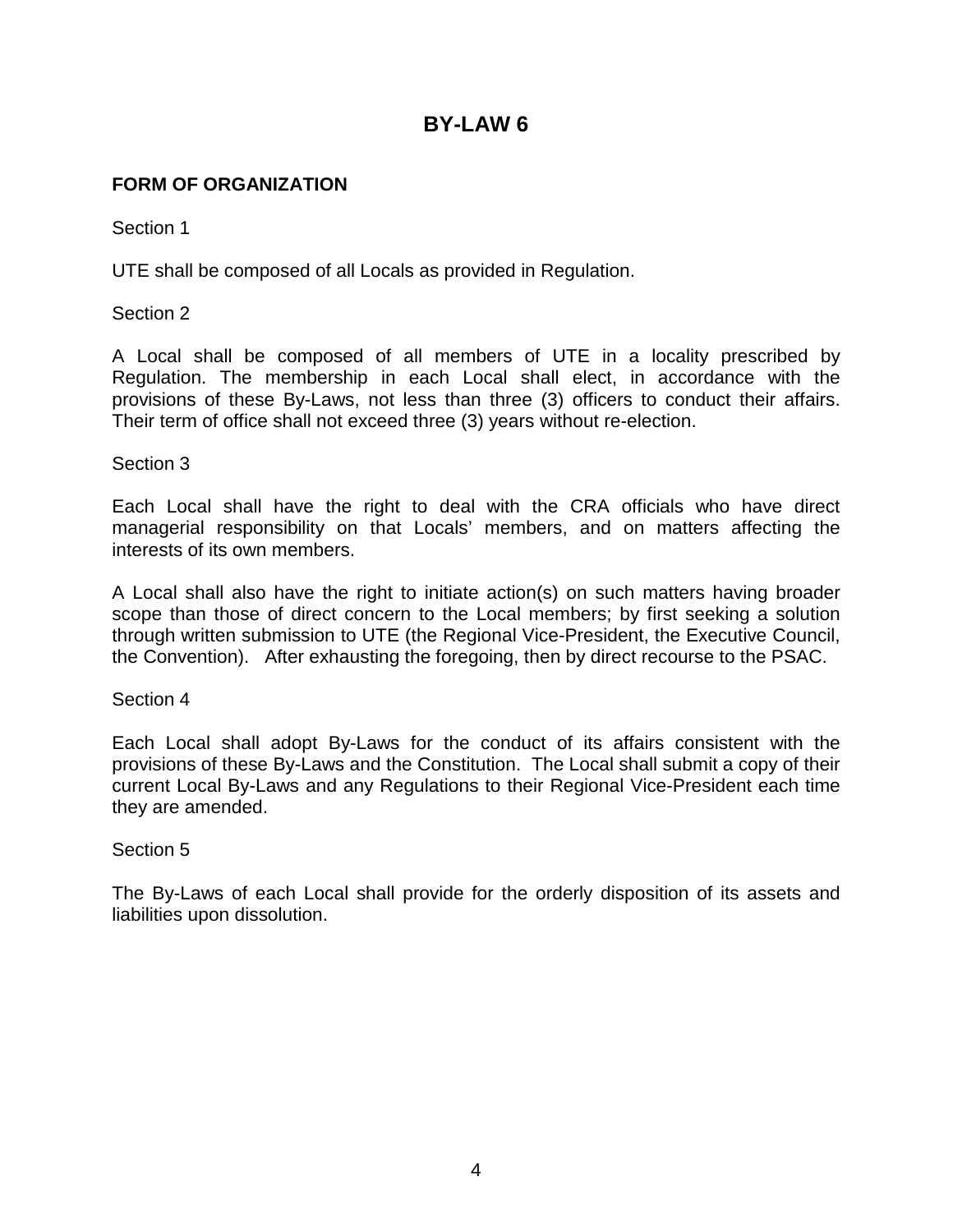The elected officers of each Local shall hold regular executive meetings during each year for the proper conduct of the Local's affairs.

Section 7

Each Local shall hold an Annual General Meeting for the purpose of receiving annual reports from its officers and considering such other business as may be required by its By-Laws, and other business as may be properly considered at that time.

Section 8

Each Local shall submit annually, a copy of their Local Annual Financial Statement/Reports to the Vice-President responsible for Finance. They shall be submitted no later than 90 days from when they were presented to the Local's Annual General Meeting.

Section 9

Each Local shall have the authority to submit resolutions to the Convention.

## **BY-LAW 7**

### <span id="page-7-1"></span><span id="page-7-0"></span>**ADMINISTRATIVE STRUCTURE**

#### <span id="page-7-2"></span>Section 1 - **Executive Council**

(1) Composition of the Executive Council

The Executive Council shall consist of:

- (a) President;
- (b)  $1^{\text{st}}$  Vice-President;
- (c) 2nd Vice-President; and
- (d) Ten (10) Regional Vice-Presidents permanently employed in and representing regions as provided by Regulation.
- (2) Duties and Responsibilities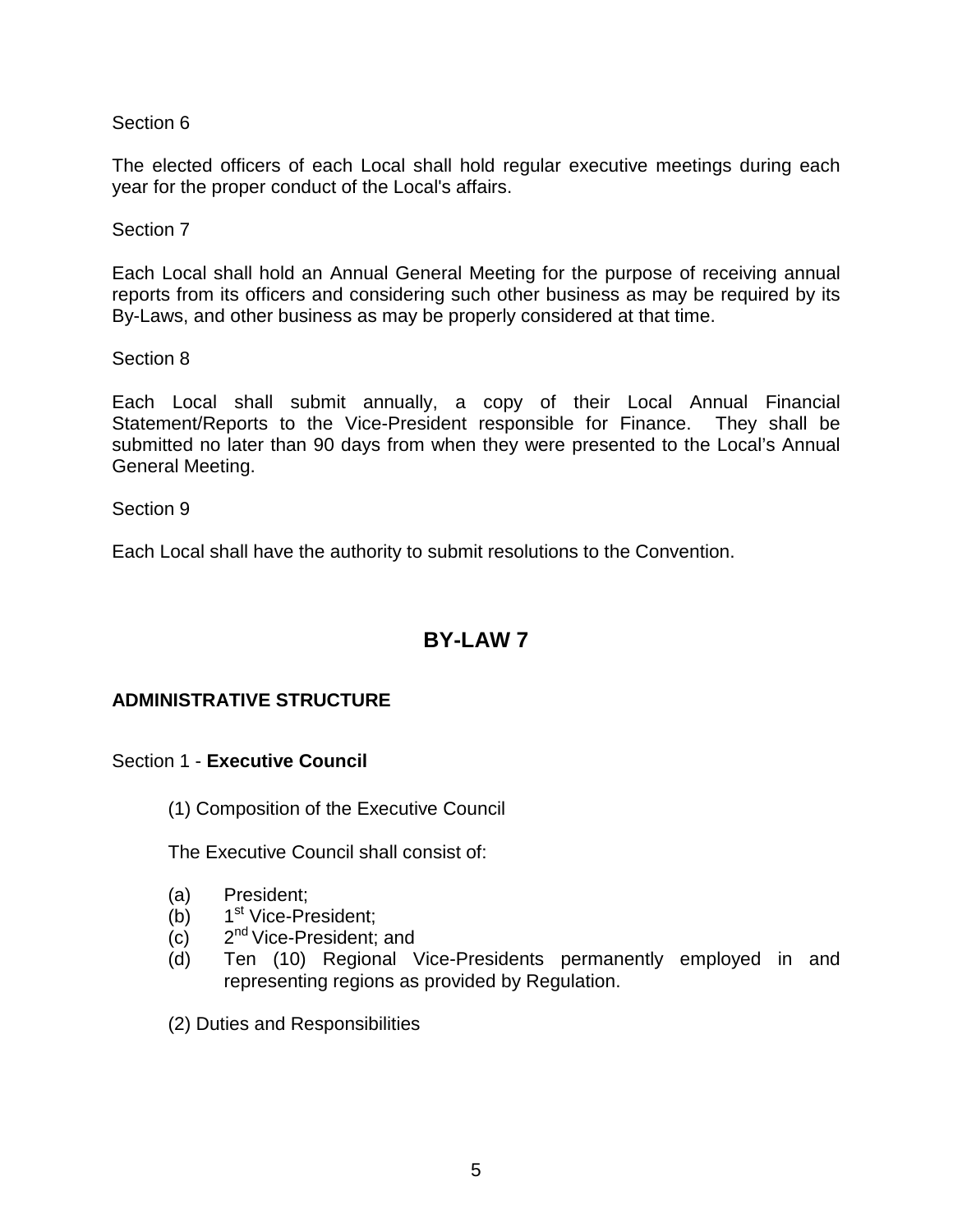The Executive Council shall:

- (a) exercise all the powers and perform all the duties vested in it by these By-Laws;
- (b) discharge all duties and obligations imposed upon it by Convention;
- (c) be vested with the authority to deal with all matters affecting the business, purpose, aims and objectives of UTE between Conventions;
- (d) have the authority to spend UTE funds for the benefit of the members, in keeping with these By-Laws and Regulations;
- (e) approve all expenditures of UTE. Notwithstanding any other By-Law and Regulations when any expenditure in excess of the adopted budgeted amounts is to be funded from the surplus, a two-thirds (2/3) majority vote of the Executive Council is required;
- (f) approve the reallocation of budgeted amounts between Conventions as required;
- (g) approve all expenses reimbursed to each Officer of the Executive Council. Each approved expense shall be reported separately in the minutes of each meeting as well as the activity report of the said officers;
- (h) appoint the representatives of UTE to any organization to which UTE may send representatives;
- (i) make, amend or delete such Regulations as deemed necessary, consistent with the Constitution and these By-Laws, provided that such Regulations are sent in writing to all Locals and are submitted to the first succeeding Convention for ratification;
- (j) may call into conference or consultation and invite to attend the Convention or a meeting of the Executive Council any person who may be able to assist UTE in carrying out its purpose, aims and objectives or provide its members with information; and
- (k) have the authority to submit resolutions to the Convention.
- (3) Meetings
- (a) The Executive Council shall meet at the call of the President or at the request of a two-thirds (2/3) majority of its members. The Executive Council shall meet no less than four (4) times in each fiscal year.
- (b) Meetings of the Executive Council shall normally be held in the National Capital Region between Conventions.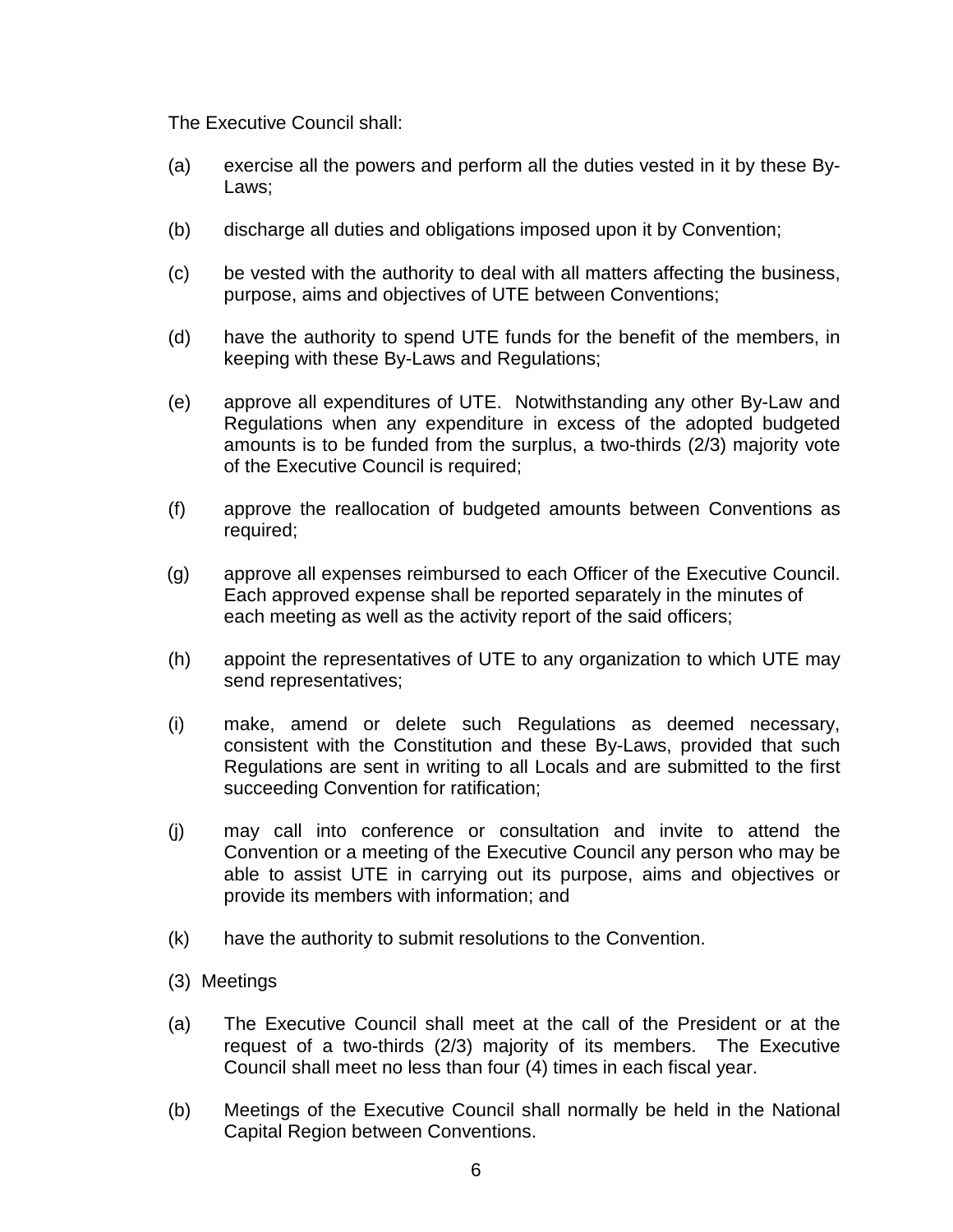(4) Restrictions

A member of the Executive Council shall not be permitted to hold an elected office at the Local level.

### <span id="page-9-0"></span>Section 2 - **Executive Committee**

(1) Composition of the Executive Committee

The Executive Committee shall consist of:

- (a) President;
- (b) two (2) Vice-Presidents; and
- (c) one (1) Regional Vice-President selected by the Regional Vice-Presidents to serve for a period of time determined by the Regional Vice-Presidents.
- (2) Duties and Responsibilities

The Executive Committee shall:

- (a) deal with all matters affecting the business of UTE between Executive Council meetings; and
- (b) discharge all duties and obligations imposed upon it by the Executive Council.
- (3) Meetings
- (a) The Executive Committee shall meet at the call of the President or at the request of two (2) members of the Executive Committee;
- (b) the President may**,** instead of convening a meeting at a specified place and date, hold a telephone conference if the subject matters can be so dealt with; and
- <span id="page-9-1"></span>(c) when a subject matter is referred by a Regional Vice-President, the President shall ensure the matter is well understood by the Executive Committee. If necessary, the President shall invite the Regional Vice-President concerned to the next meeting of the Executive Committee where the subject is to be discussed.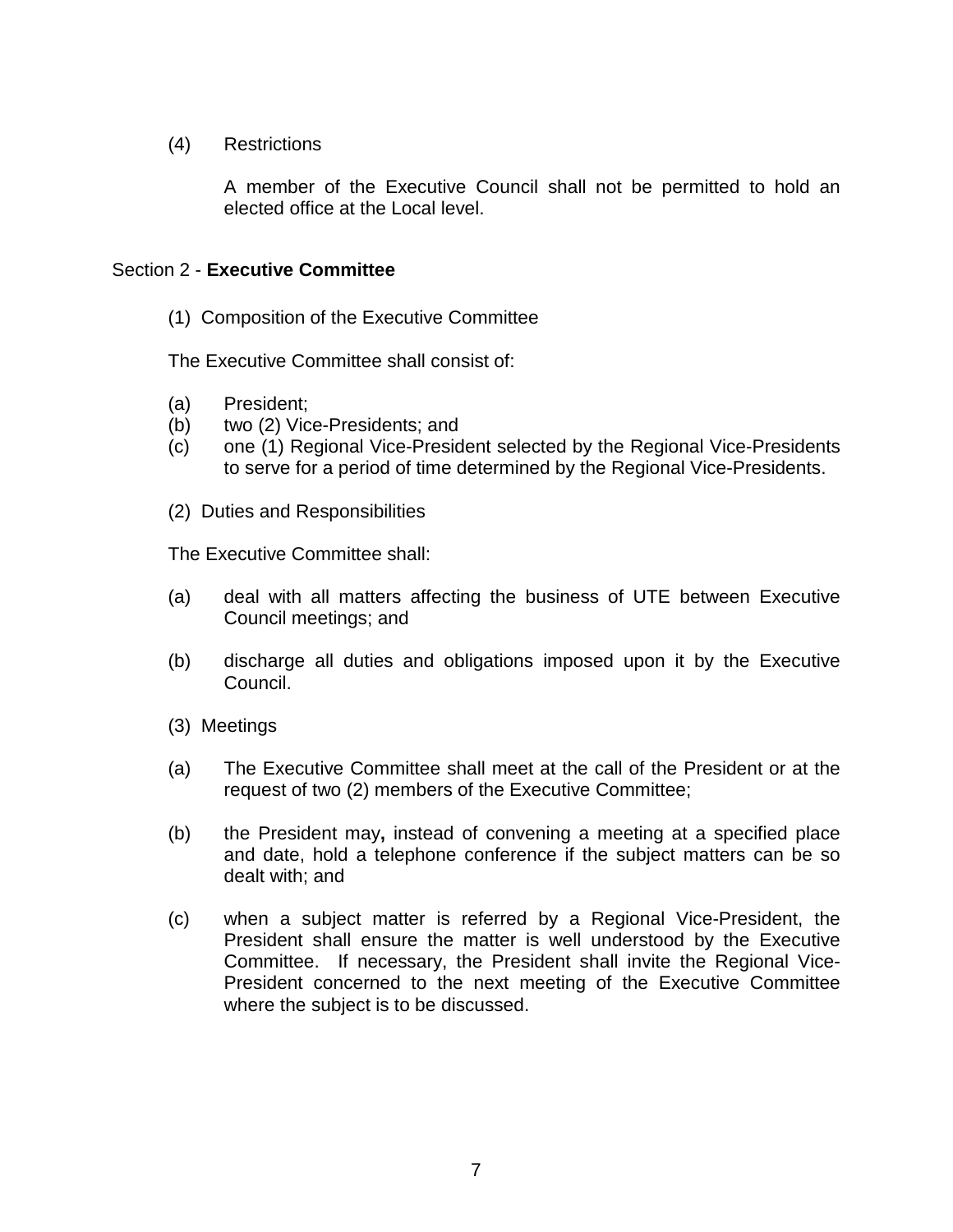### Section 3 - **Committees**

- (1) There shall be Committees as established by Regulation.
- (2) The President is empowered to appoint any other Committees as are necessary subject to the approval of the Executive Council.
- (3) The President is empowered to appoint the Chairperson and the other Executive Council Officer(s) of all Committees subject to the approval of the Executive Council.
- (4) All Committees shall submit a written report on their activities to each regular Executive Council meeting.

#### <span id="page-10-0"></span>Section 4 - **Vacancies**

(1) If the office of the President,  $1^{st}$  Vice-President or  $2^{nd}$  Vice-President becomes vacant or if the incumbent becomes unable to perform the duties of the position, six (6) months or more prior to the Convention, an election shall be held to fill the vacancy.

Subject to the limitations in By-Law 11 Section 1 (4), nominations shall be called by the National Office. A period of not more than thirty (30) days shall elapse from the date of notice of vacancy to the date of the nomination call and the National Office shall ensure that the nominees are members in good standing and have indicated in writing that they are prepared to stand for office.

- (2) If the position of Regional Vice-President becomes vacant, the Alternate Regional Vice-President for that region shall assume the position.
- (3) If the position of Alternate Regional Vice-President becomes vacant or if the incumbent becomes unable to perform the duties of the position, an election shall be held to fill the vacancy. Subject to the limitations in By-Law 11 Section 9, nominations shall be called by the National Office. A period of not more than thirty (30) days shall elapse from the date of notice of vacancy to the date of the nomination call and the National Office shall ensure that the nominees are members in good standing and have indicated in writing that they are prepared to stand for office.
- (4) In the event that both the position of Regional Vice-President and Alternate Regional Vice-President are vacant at the same time, the National Office shall proceed with the election of a Regional Vice-President for that region and upon completion of that election process, proceed with the election of Alternate RVP as per Section 4 (3).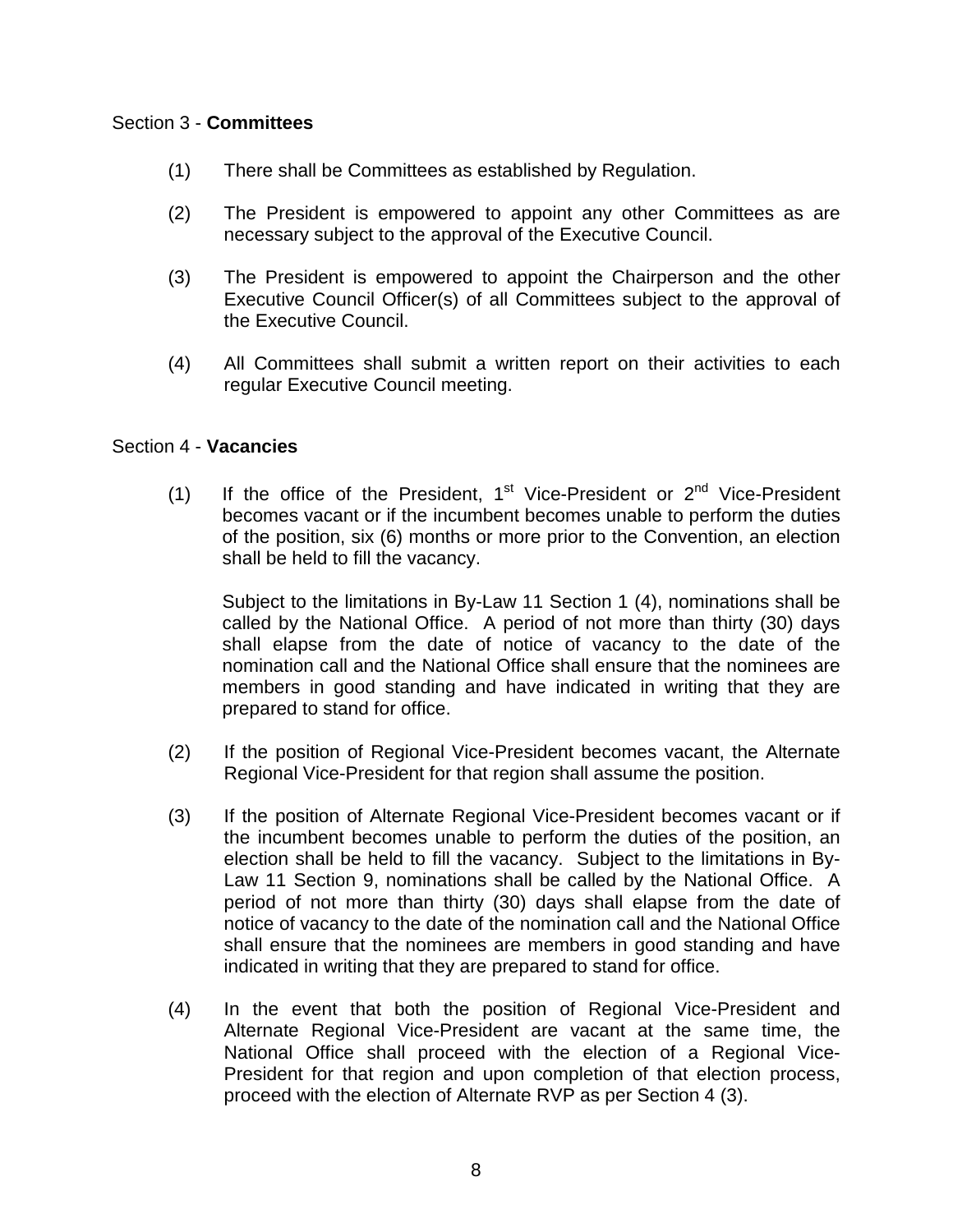- (5) An Alternate Regional Vice-President who temporarily replaces a Regional Vice-President shall have full voting rights.
- (6) The elections to fill vacancies shall be by mail, email or other electronic means and shall be conducted by the National Office.
- (7) (a) When elections are required to fill vacancies, only those Local delegates from the last Convention who are still members in good standing and, the current Executive Council Members, shall be eligible to vote.
	- (b) A Local delegate relinquishes their delegate status if;
		- (i) they assume a position on the Executive Council,
		- (ii) leave to become a member of another Local or
		- (iii) cease to be a member in good standing.

That Local shall have the right to replace that delegate with their next available alternate or appoint a new delegate by process established by the Local if no alternates are available.

(8) Positions filled under Sub-Sections (1), (2) (3) or (4) of this Section shall have the same force and effect as an election at a Convention.

### **BY-LAW 8**

#### <span id="page-11-1"></span><span id="page-11-0"></span>**CONFERENCES**

#### <span id="page-11-2"></span>Section 1 - **Presidents' Conference**

- (1) There shall be a Presidents' Conference constituted in the following manner:
	- (a) the President or their Alternate shall be the Chairperson;
	- (b) the delegates shall be the President or Alternate of all Locals as defined in Regulation;
	- (c) the Presidents' Conference shall meet at the call of the Executive Council, not less than two (2) times in a year;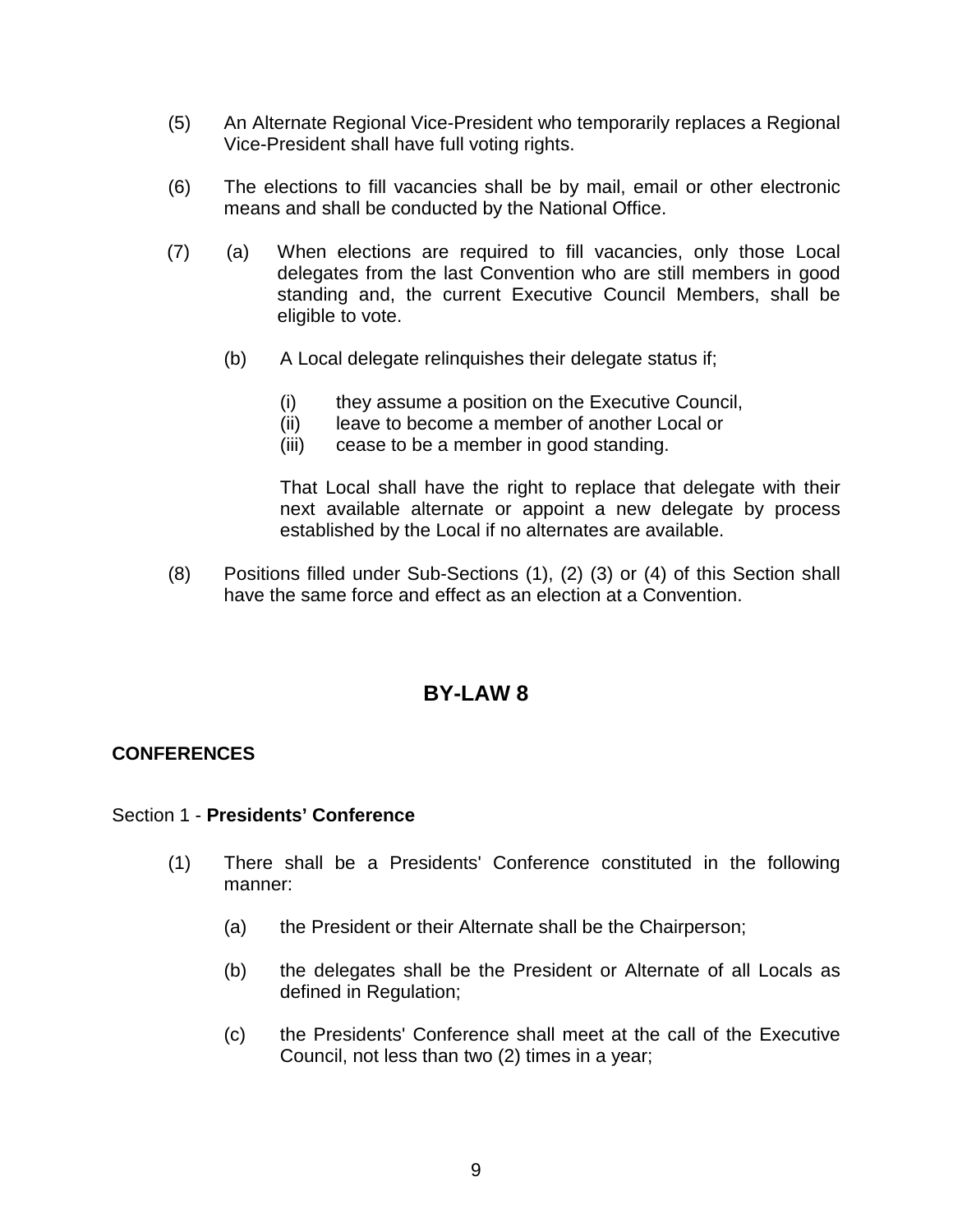- (d) each sitting of a Presidents' Conference will normally be for a maximum of two and one-half  $(2 \frac{1}{2})$  days;
- (e) the Presidents' Conference shall be vested with the authority to discuss all the business transacted by the Executive Council between Conventions;
- (f) the discussion of the business transacted by the Executive Council may not normally extend past one-half (1/2) day sitting;
- (g) it will be the responsibility of the Chairperson to prepare an agenda dealing with the following items:
	- (i) business conducted by the Executive Council,
	- (ii) those items Executive Council wishes to have discussed:
	- (iii) items submitted in writing by the Local Presidents;
	- (iv) the election of the Presidents' representative(s) on UTE Standing Committees every three (3) years at the September Presidents' Conference after Convention;
	- (v) if a vacancy occurs on a UTE Standing Committee, the election of the President's representative(s) shall take place at the next Presidents' Conference to fill the remainder of that term.
- (h) the Presidents' Conference, by a simple majority vote of those delegates in attendance, may make recommendations by means of motions to Executive Council;
- (i) all expenditures for a sitting of a Presidents' Conference will be the responsibility of UTE;
- (j) members of UTE in good standing may attend as observers at their own or Local's expense or by the approval of the Executive Council at UTE's expense;
- (k) observers shall have no vote but with the approval of the Chairperson and a simple majority vote may have voice once during the full sitting; and
- (l) Executive Council shall attend as fully funded observers.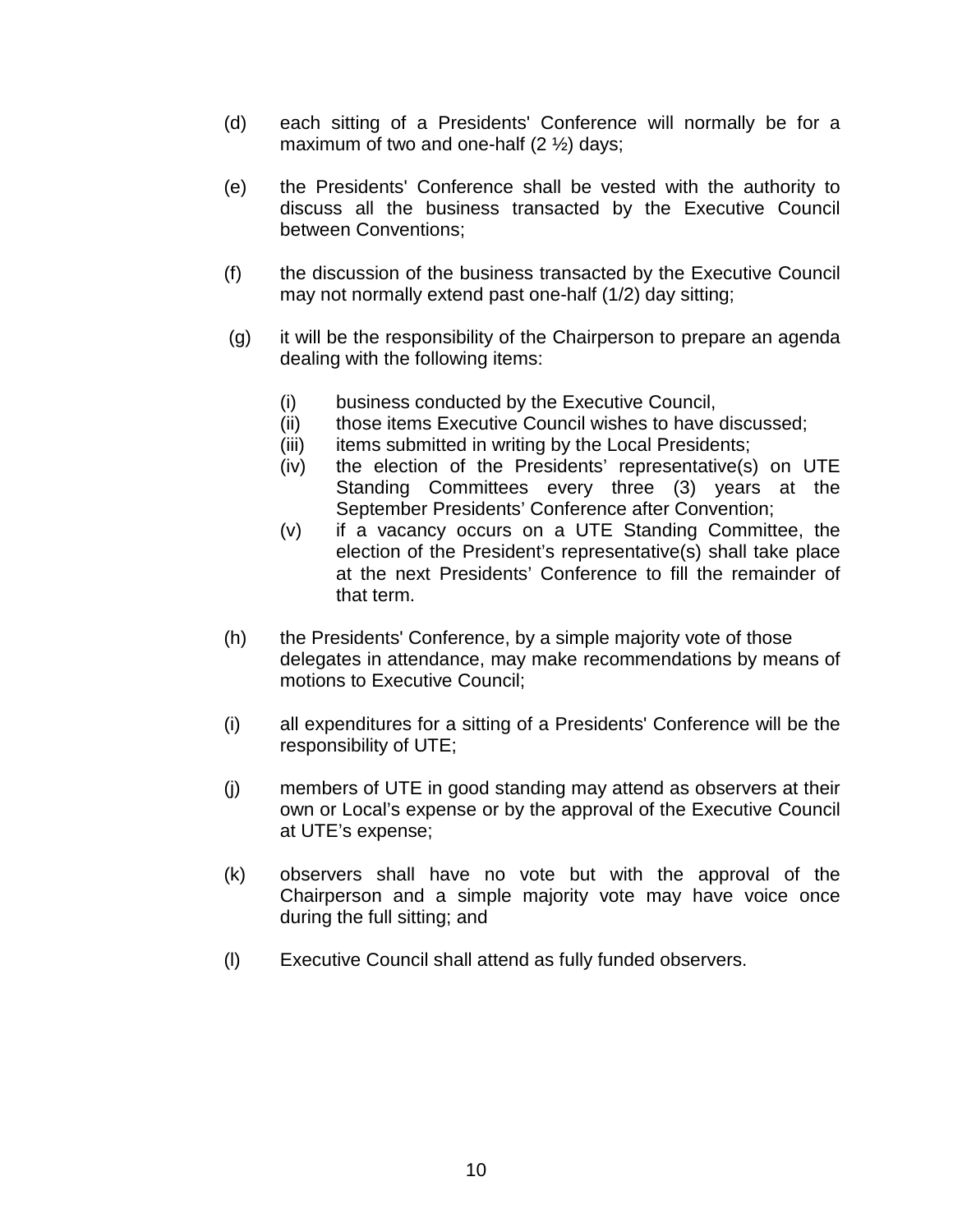### <span id="page-13-0"></span>Section 2 - **Equal Opportunities Conferences**

- (1) There shall be Equal Opportunities Conferences constituted in the following manner:
	- (a) a National Conference shall normally be held in Ottawa the calendar year prior to the Convention;
	- (b) the dates, location and regions attending the Regional Conferences held prior to the National Equal Opportunities Conference shall be recommended by the Equal Opportunities Committee and approved by the Executive Council;
	- (c) the Chairperson of the Equal Opportunities Committee or their Alternate shall be the Chairperson of the National and Regional Conferences;
	- (d) UTE shall fund two (2) members per Local as defined in Regulation;
	- (e) members of the Equal Opportunities Committee shall be funded to attend the National Conference and the one Regional Conference in which their home Local has been assigned to attend;
	- (f) it will be the responsibility of the Equal Opportunities Committee to set the agenda and workshops for the Conferences. Expenses related to the agenda, the workshops, and/or items for the Conferences require prior approval of the 1<sup>st</sup> Vice-President responsible for Finance, or in their absence the National President;
	- (g) each Regional Conference shall normally be scheduled for two (2) days on a Friday , Saturday or Sunday;
	- (h) the National Conference shall normally be scheduled for two and a half (2 ½) days on a Friday, Saturday and Sunday;
	- (i) members of the Executive Council shall be funded to attend the National Conference and the Regional Conferences in which their home Local has been assigned or to which Locals in their region have been assigned to attend; and
	- (j) notwithstanding (d), members of UTE in good standing may attend at their own or Local's expense, subject to space availability.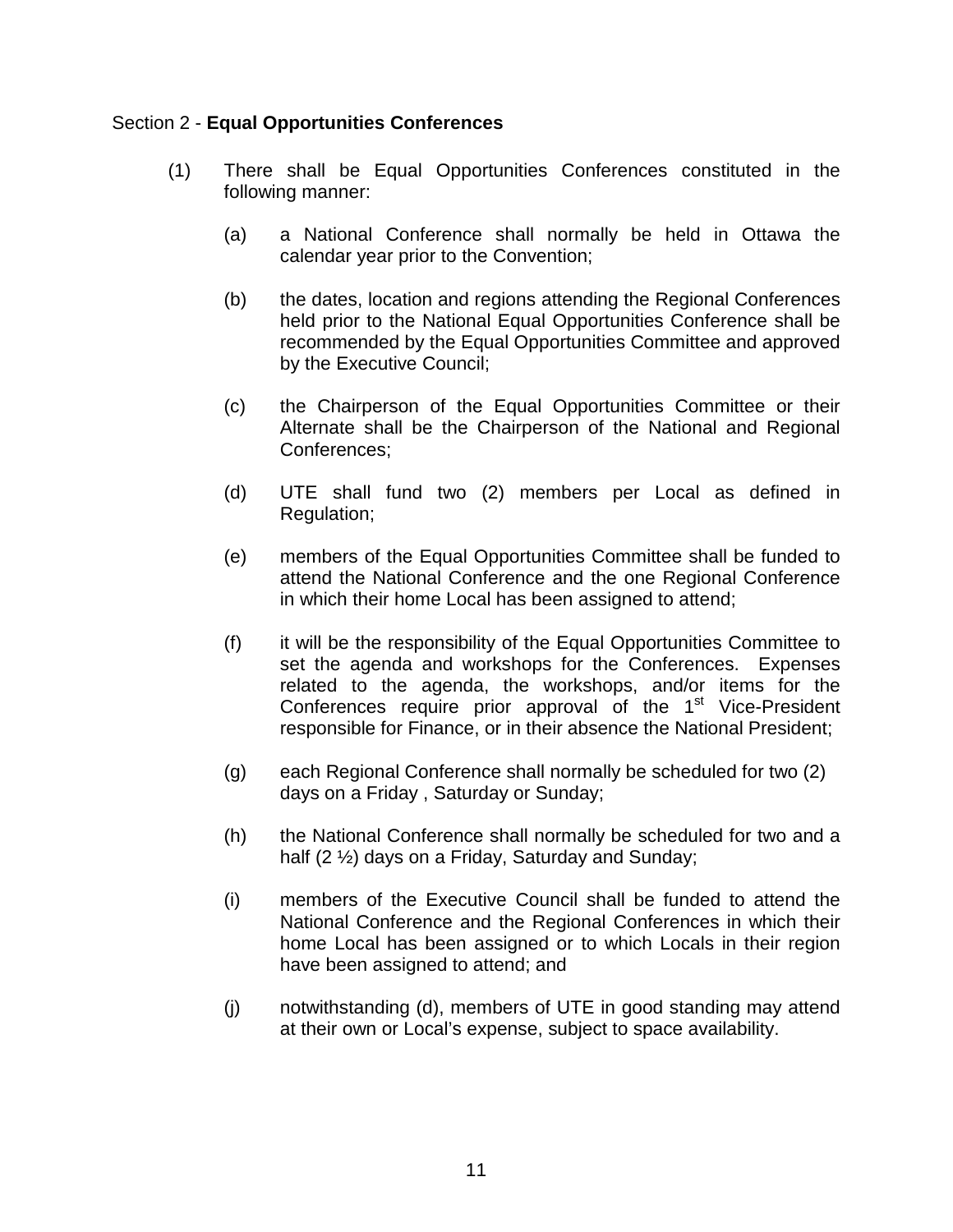### <span id="page-14-0"></span>Section 3 - **National Health & Safety Conference**

- (1) There shall be a National Health and Safety Conference constituted in the following manner:
	- (a) a National Conference shall normally be held in Ottawa the calendar year prior to Convention;
	- (b) the Chairperson of the Health and Safety Committee or their Alternate shall be the Chairperson of the Conference;
	- (c) UTE shall fund one member per workplace Committee;
	- (d) it is the responsibility of the National Health and Safety Committee to set the agenda and workshops for this conference. Expenses related to the agenda, the workshops, and/or items for the Conferences require prior approval of the 1<sup>st</sup> Vice-President responsible for Finance, or in their absence the National President;
	- (e) the Conference shall normally be scheduled for two and one half (2  $\frac{1}{2}$  days;
	- (f) members of the Executive Council shall be funded to attend the Conference; and
	- (g) notwithstanding (c), members of UTE in good standing may attend at their own or Local's expense, subject to space availability.

## **BY-LAW 9**

### <span id="page-14-2"></span><span id="page-14-1"></span>**CONVENTIONS**

Section 1

The Convention shall be the supreme governing body of UTE, subject to the limitation in Section 3.

Section 2

The Convention of UTE shall be held in the third calendar year following the last general Convention. It shall be held on a date consistent with provisions of the Constitution of the PSAC.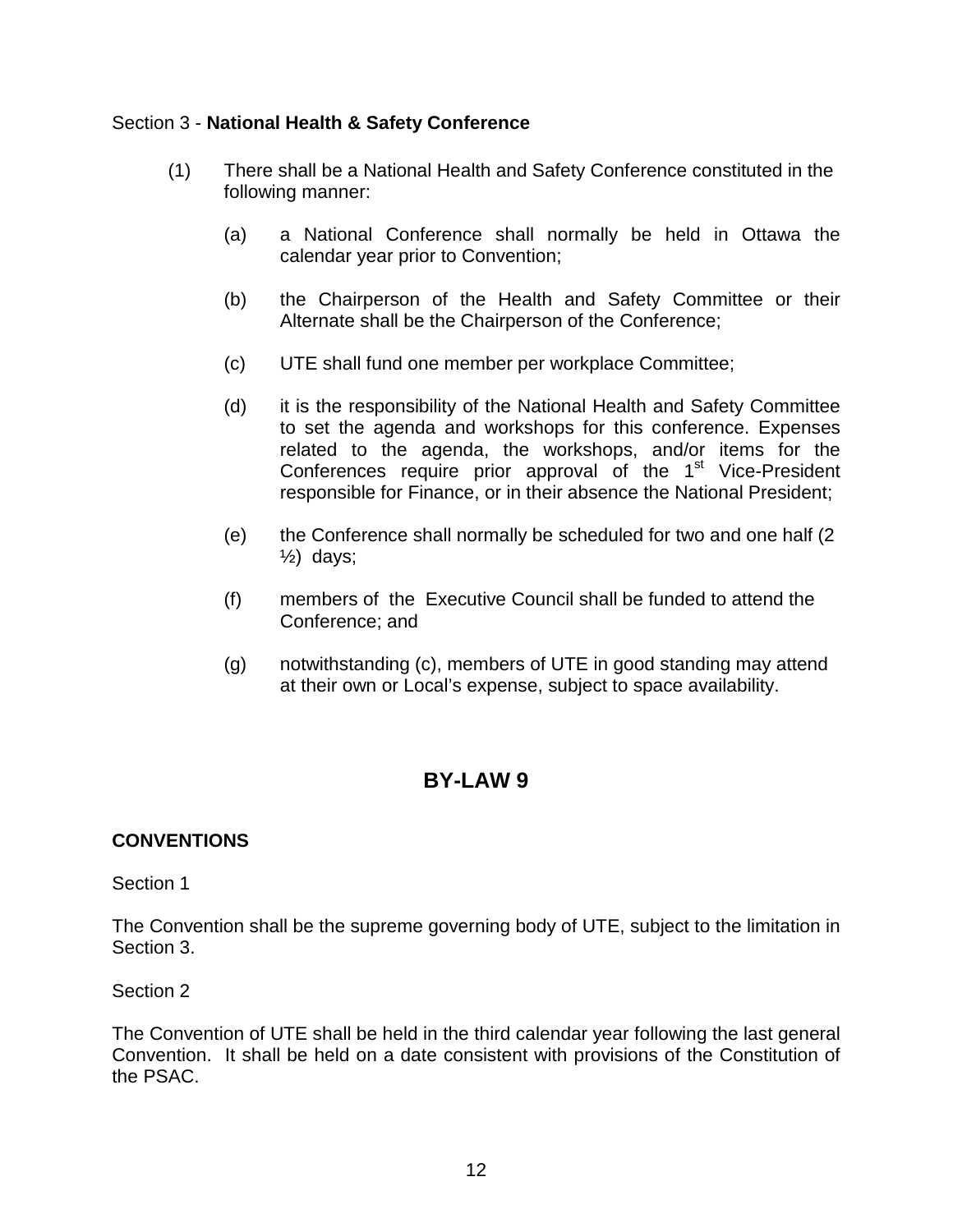Only the Executive Council shall have the authority to determine the date and place of each Convention

### Section 4

Notice of the Convention shall be given to each Local by the National Office not less than six (6) months prior to opening date of the Convention. Such notice will include but not be limited to:

- (1) dates and location of the Convention;
- (2) deadline for receipt in the National Office of resolutions;
- (3) deadline for receipt in the National Office of the names of the delegates to Convention and the alternate delegates; and
- (4) deadlines as noted in Sub-Sections (2) and (3) shall be by the close of business of the Presidents' Conference preceding the Triennial Convention.

#### Section 5

For the purpose of representation at a Convention, each Local shall:

- (1) be entitled to one (1) delegate with full voting rights for each block of two hundred (200) members in good standing or fraction of this number during the calendar year preceding the Convention taking into account the month during which the number of members has been the highest for each UTE Local. Hence, the month may be different depending on the Local. Every delegate shall be a member in good standing of the Local.
- (2) for the purpose of replacing delegates at Convention, submit to the National Office the name and ranking of the alternate delegates. Every alternate delegate shall be a member in good standing of the Local.

#### Section 6

(1) At least ninety (90) calendar days prior to the opening date of the Convention, the Executive Council shall appoint such Committees as may be necessary for the conduct of the business of the Convention. Committee assignment shall be made by the Executive Council and where possible such assignment will be in keeping with the request of the region or Local. Delegates to Committees shall be advised of the Committee composition at least thirty (30) calendar days prior to the opening date of the Committee meetings.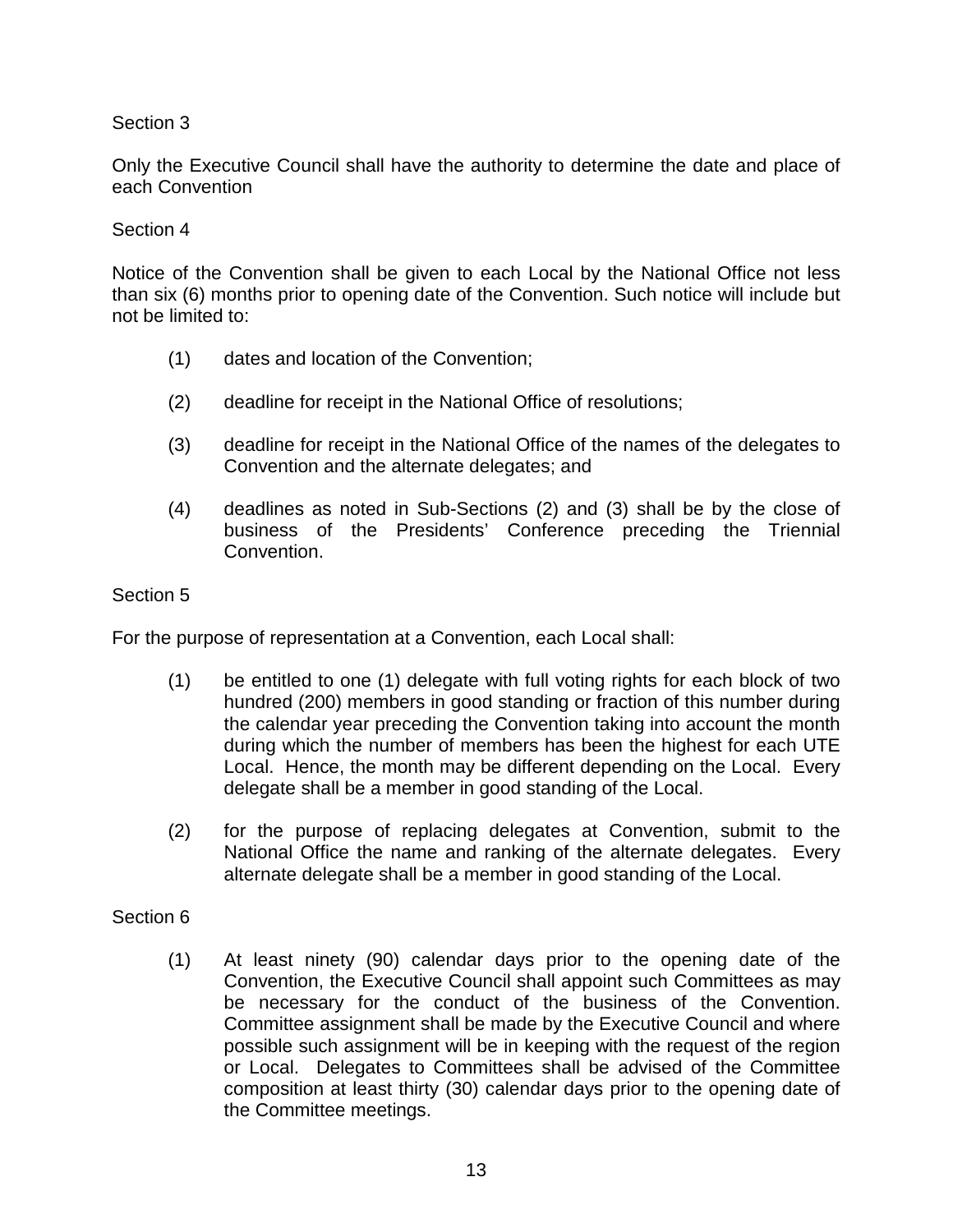(2) Where possible delegate representation from the same region shall be allocated uniformly among the various Committees established for Convention purposes.

### Section 7

Travel expenses of delegates, named by a Local, shall be paid by UTE in accordance with Regulation.

### Section 8

The cost of rooms and meals of the delegates at Conventions and all loss of salaries incurred as a result of attendance at the Convention shall be paid by UTE at the rate and under conditions determined by the Executive Council. Delegates missing a session of the Convention shall not be reimbursed for loss of salary for the period absent unless the Executive Council, after reviewing the circumstances, decides to authorize payment.

### Section 9

Each Officer of the Executive Council shall be considered a delegate and entitled to attend Conventions with full voting rights as provided in By-Law 9, Section 5. Their expenses, including traveling expenses, shall be paid by UTE. Regional Vice-Presidents shall be considered delegates from the region they represent. The President and Vice-Presidents shall be considered delegates from the region in which they resided immediately prior to their initial election to the national position.

### Section 10

Each Local may send observers to attend the Convention Committees at their expense. The President may limit the number of observers per Local, when space is limited. The observer may address the Committees once on each resolution submitted by their Local for the purpose of explaining the rationale where the Local does not have a delegate.

### Section 11

The Executive Council shall submit their draft budget and Convention agenda to the member Locals at least sixty (60) days prior to the commencement of the Convention.

### Section 12

UTE shall pay the transportation costs in accordance with By-Law 9**,** Section 7 for one (1) observer per Local in order to attend the Convention.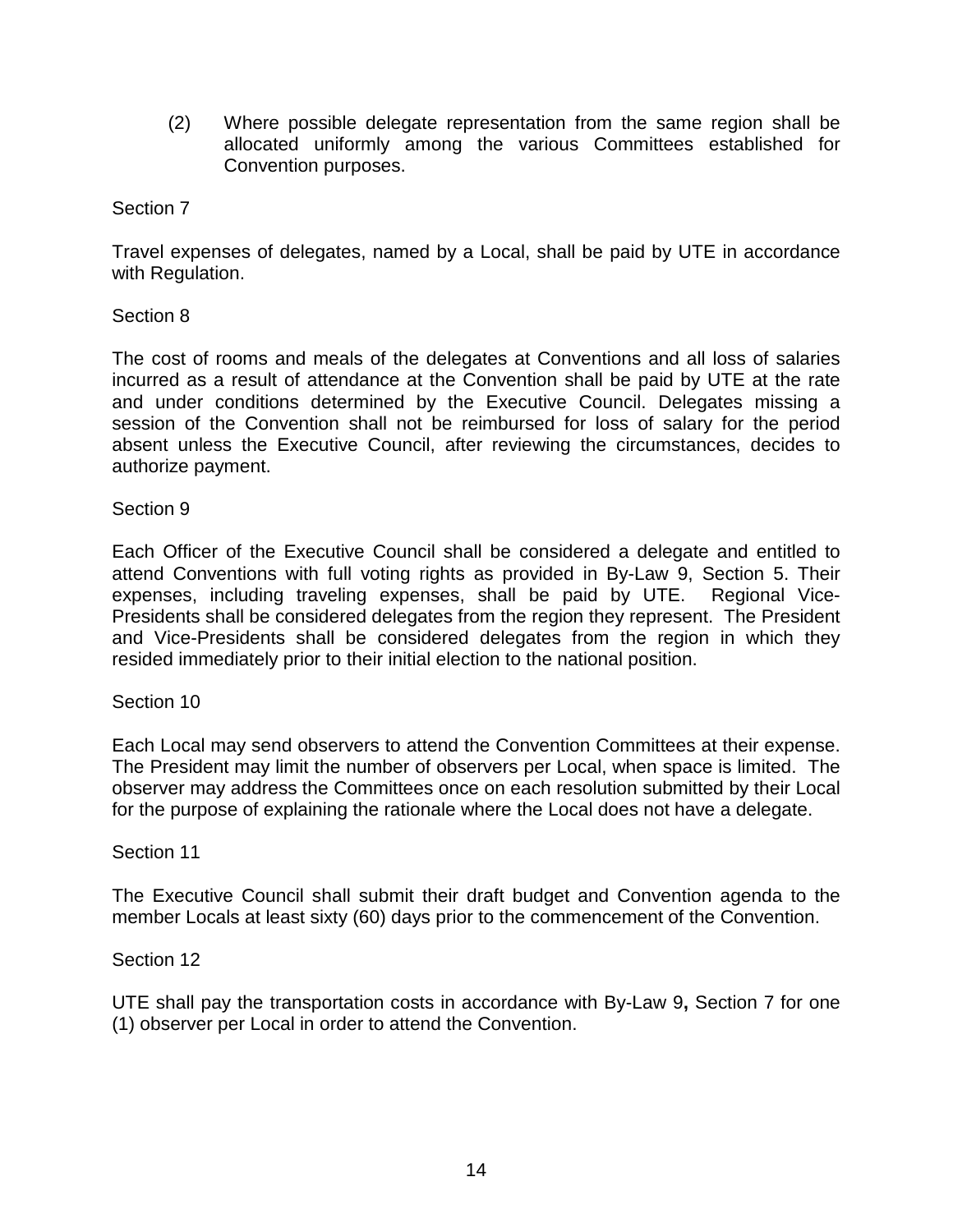UTE shall pay the transportation cost in accordance with By-Law 9**,** Section 7 as well as accommodation costs, loss of wages and per diem for one (1) observer to the UTE Convention from each Local having two hundred (200) or less members in good standing.

### Section 14

- (1) The delegates to the PSAC Convention shall be elected during the UTE Convention.
- (2) The election shall be chaired by the Regional Vice-President or by a person appointed by the RVP at a regional caucus.
- (3) Any member in good standing of that region may stand for election. However, only accredited Convention delegates of that region as defined in By-Law 9, Sections 5 and 9 may nominate, second and vote for PSAC Convention delegates in that region.
- (4) Any member nominated who is not present shall have provided in writing their acceptance of the nomination.

### Section 15

All matters and resolutions not dealt with by the Convention shall be referred to the Executive Council.

### Section 16

A Special Convention may be called by the Executive Council to deal with any special issue. A Special Convention shall have power to deal only with the matters specified in the notice of the Convention.

### Section 17

A Special Convention shall be called by the President at the request of a majority of Locals and such majority of Locals shall represent a majority of UTE members. A request for a Special Convention by a Local shall be in writing. A Special Convention shall have the power to deal only with the matters specified in the written request.

### Section 18

Notice of any Special Convention shall be given to each Local by the National Office not less than sixty (60) calendar days prior to the opening date of the Convention. Such notice will state the matters to be dealt with.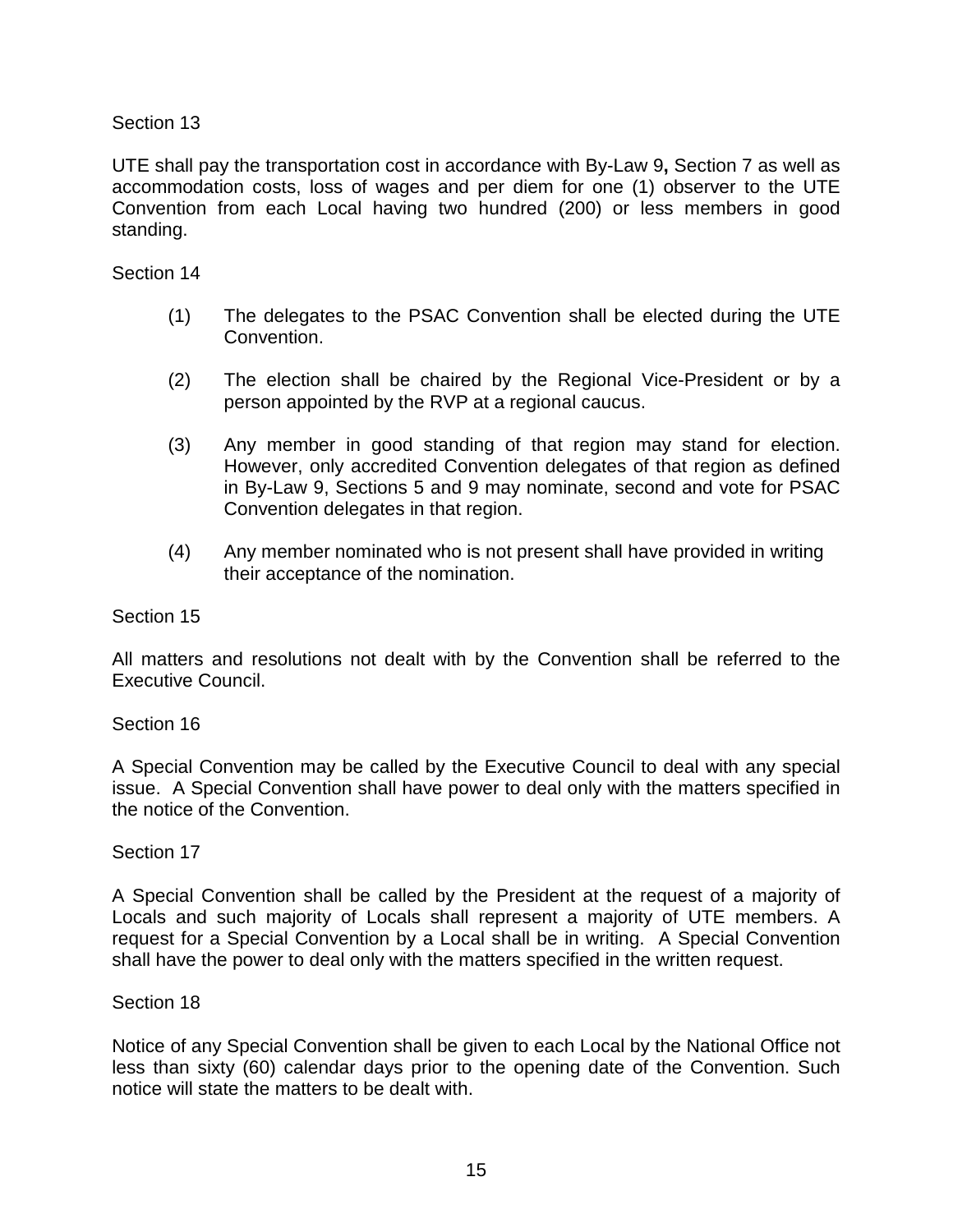### <span id="page-18-1"></span><span id="page-18-0"></span>**DUTIES OF OFFICERS**

#### <span id="page-18-2"></span>Section 1- **President**

The President shall:

- (1) represent UTE on the National Board of Directors of the PSAC as required by the Constitution;
- (2) (a) uphold the Constitution of the PSAC and the By-Laws of UTE;
	- (b) preside at all meetings and Conventions;
	- (c) be an ex-officio member of all Committees;
	- (d) perform all duties that are incidental to the office of President;
- (3) be responsible to the Executive Committee, to the Executive Council and to the Convention;
- (4) make written reports on the administration of the office and on the affairs of UTE to each regular meeting of the Executive Council and to each Convention;
- (5) be responsible for the administrative management, control and allocation of staff in the National Office;
- (6) be responsible for the receipt and keeping of all monies of UTE along with their disbursement under the direction of the Executive Council;
- (7) ensure that notices and agendas of each Executive Council, Executive Committee meeting, Presidents' Conference and Convention are prepared and circulated in advance;
- (8) be responsible for the minutes of all meetings of the Executive Council, Executive Committee and Presidents' Conferences and will countersign them along with the first Vice-President;
- (9) be responsible for the preparation of a complete record of any Convention;
- (10) ensure that copies of minutes of the Executive Council or Executive Committee meetings are sent to each Local within four (4) weeks and ensure that the record of any Convention is sent to each Local within four (4) months;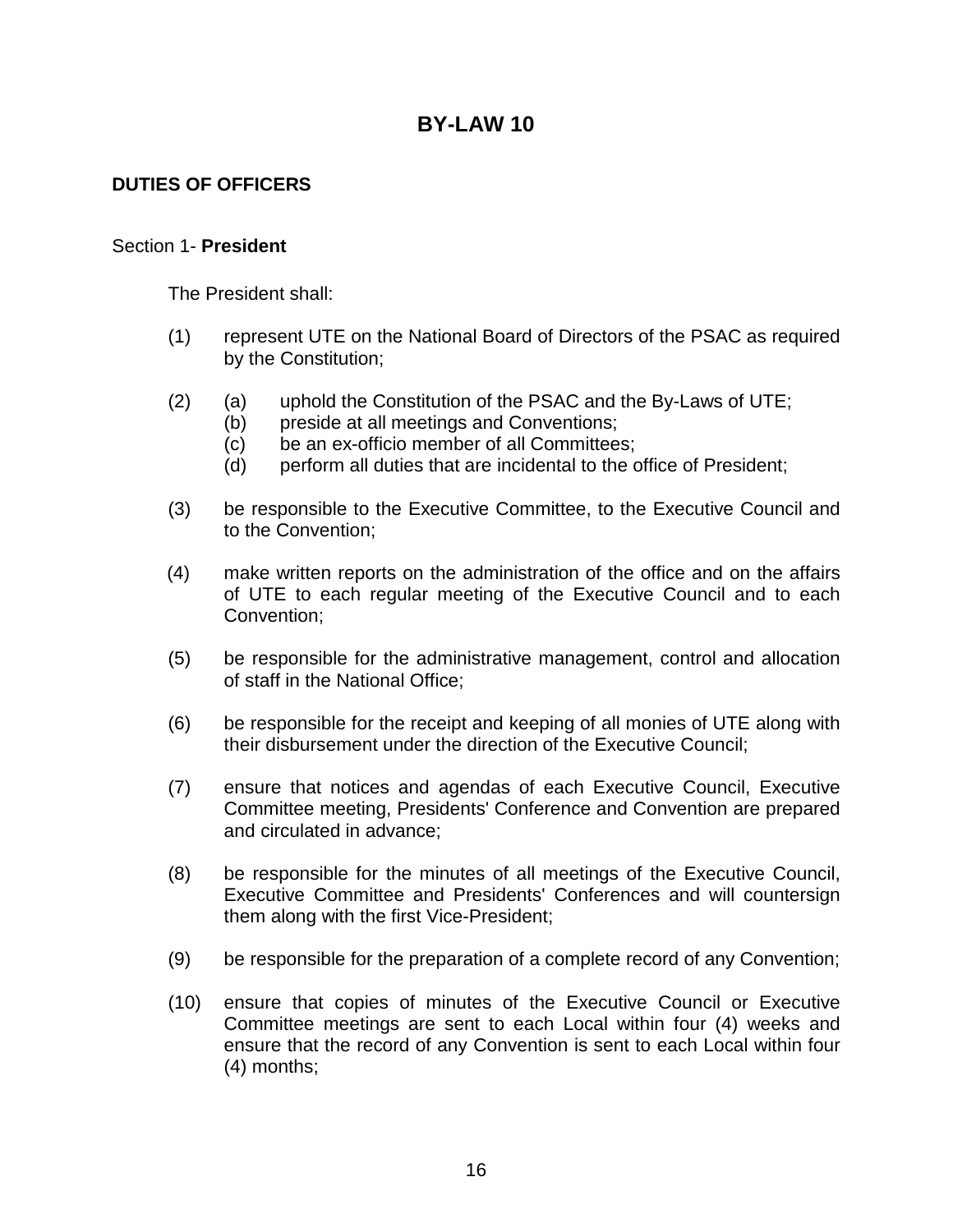- (11) ensure that the National Office provides services in both official languages;
- (12) ensure that UTE directives, policies and procedures are updated and subsequently forwarded to Locals; and
- (13) discharge all duties and obligations imposed upon them by Convention and/or the Executive Council.

#### <span id="page-19-0"></span>Section 2 - **Vice-Presidents**

- (1) The Vice-Presidents shall submit written reports on their assigned responsibilities at each regular meeting of the Executive Council and to the Convention.
- (2) If the office of President becomes vacant between Conventions or the incumbent becomes unable to perform the duties of the position, the  $1<sup>st</sup>$ Vice-President shall assume the office temporarily.
- (3) In the temporary absence of the President and with the concurrence of the President, the 1<sup>st</sup> Vice-President shall exercise all the functions and shall be vested with all the powers of the President.
- (4) In the temporary absence of the President and the  $1<sup>st</sup>$  Vice-President and with the concurrence of the President, the 2<sup>nd</sup> Vice-President shall exercise the functions and shall be vested with all the powers of the President.
- (5) In circumstances not covered by these By-Laws, the Executive Council shall have the authority to appoint persons to these positions temporarily.
- (6) At the meetings of the National Board of Directors of the PSAC, the Alternate to the President shall be the 1st Vice-President or in the absence of the  $1<sup>st</sup>$  Vice-President, the  $2<sup>nd</sup>$  Vice-President shall be the Alternate.

#### <span id="page-19-1"></span>Section 3 - **The 1st Vice-President responsible for Finance shall:**

- (1) ensure that the funds of UTE are handled in a sound financial manner and in the best interest of the members;
- (2) ensure that proper books, records and vouchers are kept in accordance with the operations of UTE;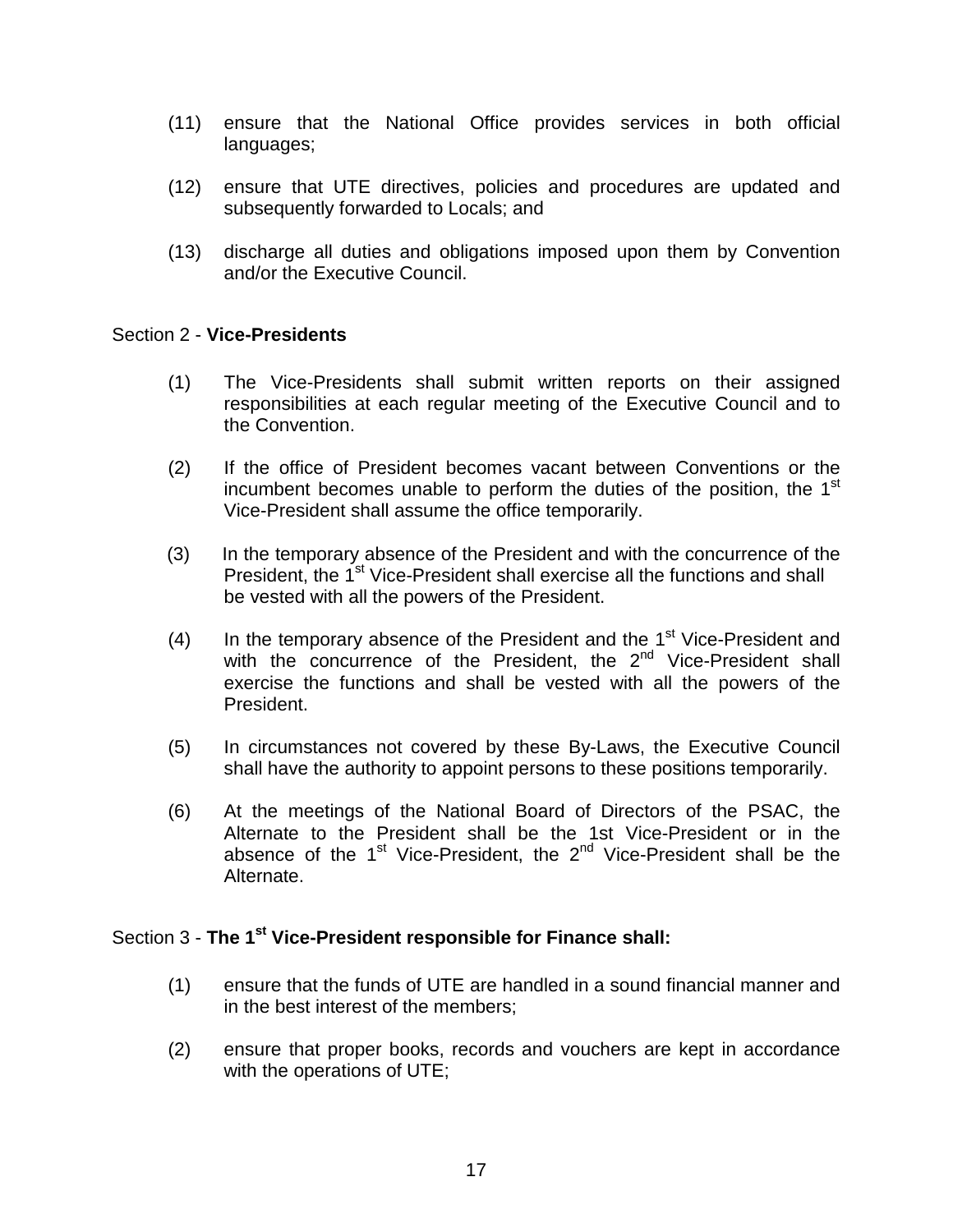- (3) supply to each Executive Council meeting such statements and supportive material which will enable the Executive Council to properly evaluate and control the financial affairs of UTE;
- (4) include in the written reports to the Executive Council and the Convention the dollar amount expended by each member of the Council and the Alternate for the Regional Vice-Presidents for the current period as well as the cumulative amount since the last Convention; and
- (5) chair the Standing Finance Committee.

### <span id="page-20-0"></span>Section 4 - **The 2nd Vice-President responsible for Collective Bargaining shall:**

- (1) oversee the implementation of the Regulation governing Collective Bargaining procedures;
- (2) issue frequent bulletins on the state of negotiations during the bargaining process;
- (3) be the Chairperson of the Standing Bargaining Committee;
- (4) participate on the PSAC/CRA Negotiating Team;
- (5) be the Chairperson of the National Bargaining Committee;
- (6) be a member of the PSAC National Strike Co-ordinating Committee;
- (7) ensures that the bargaining process for UTE is handled in a sound manner in the best interests of the members; and
- (8) attends and participates in discussions and meetings in preparation for bargaining between PSAC/UTE and the employer.

### <span id="page-20-1"></span>Section 5 - **The Regional Vice-Presidents shall:**

- (1) perform the duties in accordance with the guidelines established by the Executive Council by way of a Regulation;
- (2) perform such services within their region as the Executive Council or the President may direct;
- (3) account for all expenses that are paid by UTE with respect to the position;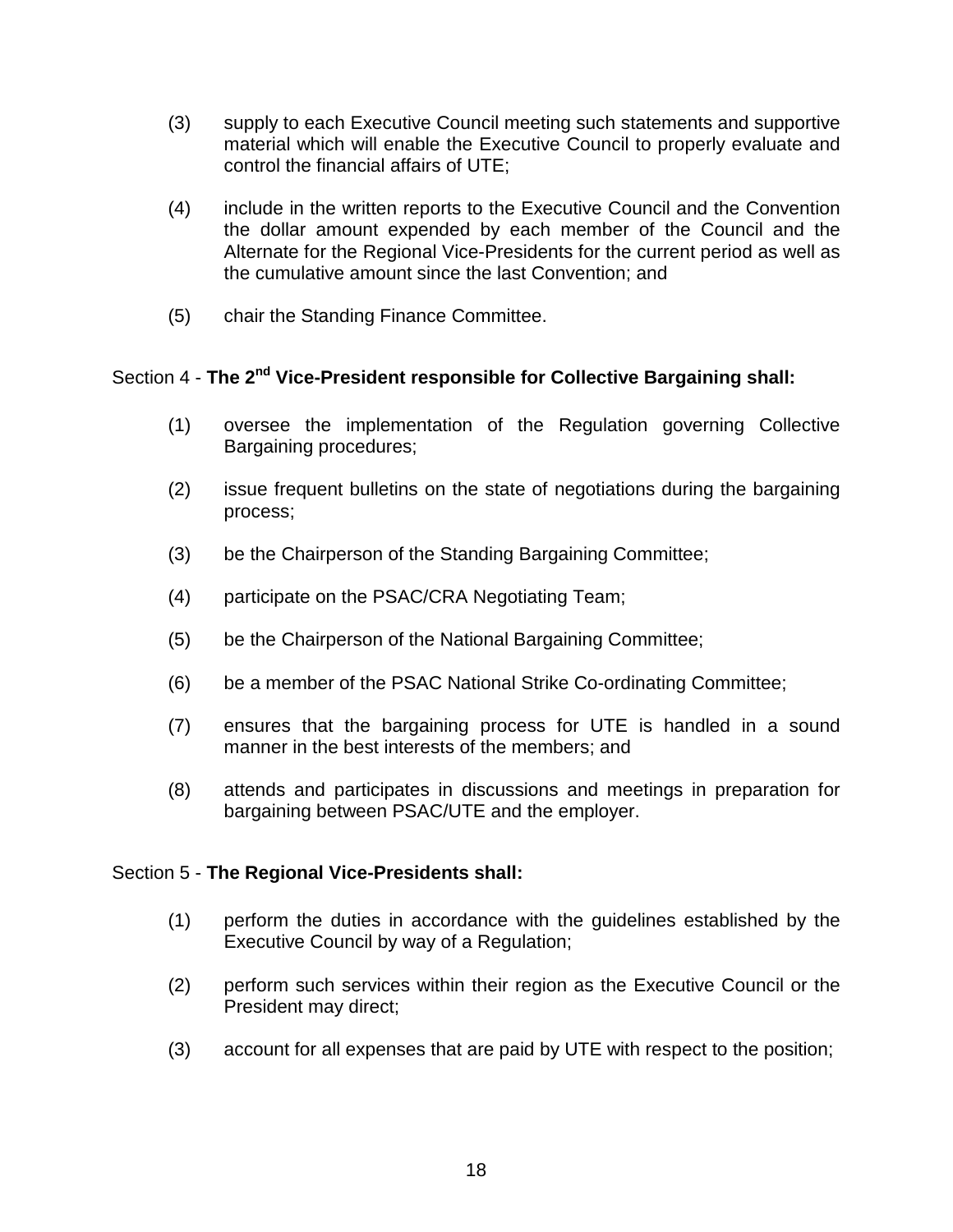- (4) submit a report showing their activities, the expenses they incurred and other pertinent information, according to a standard format. A Regional Vice-President shall be entitled to submit a supplementary report to cover items not included in their report. Such supplementary reports will be considered by the Executive Council separate and apart from the reports; and
- (5) submit annually a detailed accounting of all monies allocated to them for regional activities, including all expenses incurred. This information is to be provided to all of the Locals in their region and to the 1<sup>st</sup> Vice-President responsible for Finance within ninety (90) days of the end of the calendar year.

### <span id="page-21-1"></span><span id="page-21-0"></span>**ELECTION OF OFFICERS**

Section 1

- (1) The President and the Vice-Presidents shall be elected by ballot during Convention.
- (2) The Regional Vice-Presidents shall be elected at a regional caucus during Convention as set out in By-Law 11, Section 9.
- (3) Only delegates, as defined by By-Law 9, Sections 5 and 9 shall be entitled to vote for the election of officers.
- (4) A delegate may nominate a member in good standing, who is not a delegate, for an office, provided the member so nominated, has indicated in writing their acceptance of the nomination.
- (5) All nominations must be seconded by a delegate.

### Section 2

The Executive Council shall appoint a Nominations Committee of at least three (3) and not more than five (5) persons and shall name one as Chairperson. The Nominations Committee shall:

- (1) call for nominations for the offices of the National Officers from delegates;
- (2) receive nominations for offices of the National Officers from delegates;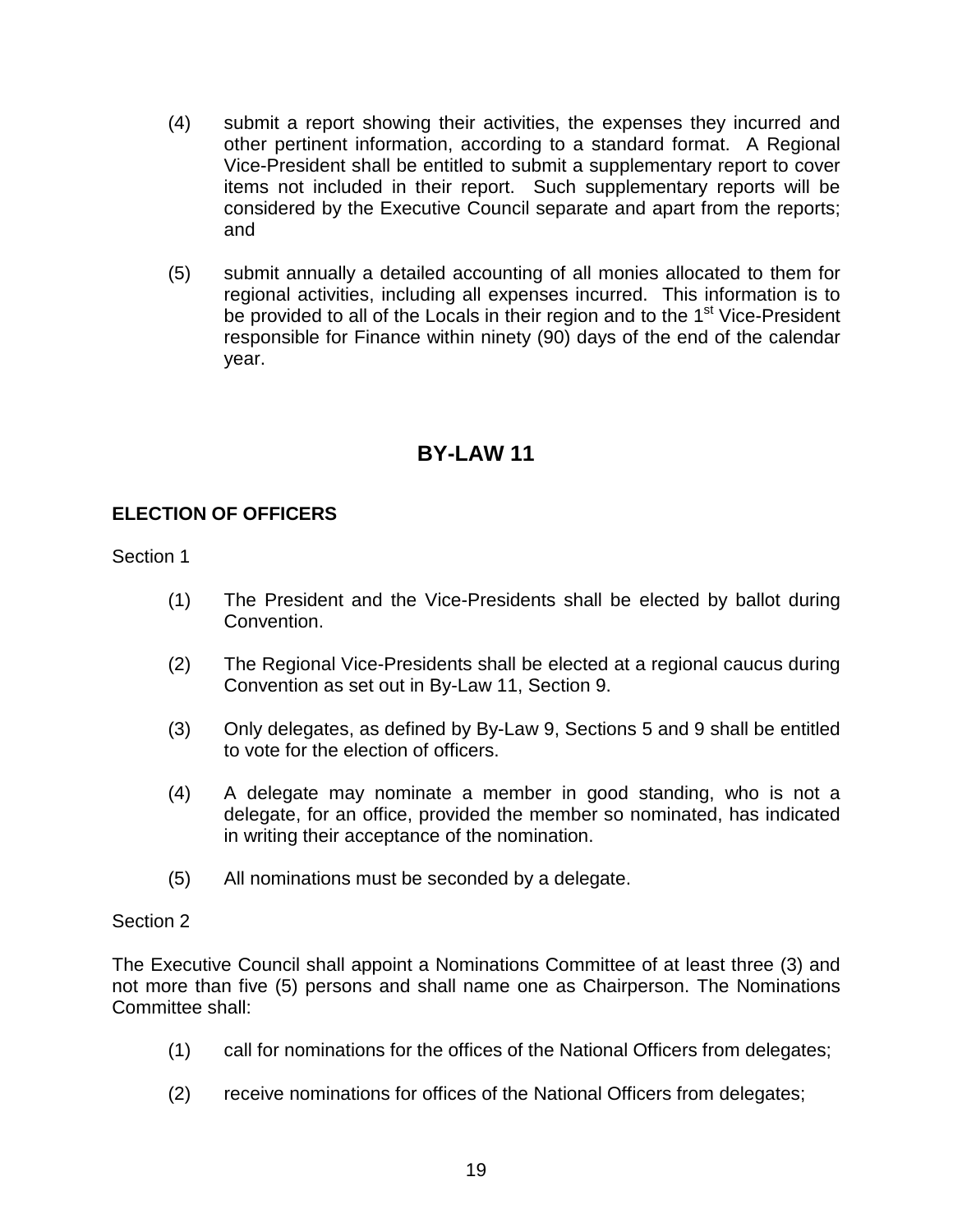- (3) determine the eligibility of such nominees; and
- (4) place the names of all eligible nominees in nomination at the time set forth for the election of the National Officers and to report to the Convention the name of any nominee considered to be ineligible.

All nominations submitted to the Nominations Committee shall be in writing, signed by the nominators and by the nominees signifying that they will accept office if elected.

### Section 4

The Nominations Committee shall publish a list of nominees for each office and post this list in a conspicuous place in the Convention hall by 18:00 hours of the day prior to the day set for the election of officers.

### Section 5

In addition to the nominations reported to the Convention by the Nominations Committee, nominations for each office as called may be made from the floor of the Convention by delegates. The nominees' agreement shall be secured prior to the nomination being accepted.

### Section 6

Any member in good standing is permitted to speak on behalf of any member nominated for elected office, if chosen by the member nominated.

### Section 7

The Chairperson of the Nominations Committee shall:

- (1) preside at the election of the National Officers;
- (2) appoint the necessary persons to distribute, collect and count the ballots;
- (3) receive the results of each ballot from those appointed in Sub-Section (2);
- (4) report to the Convention, the results of each ballot; and
- (5) report the results of the elections of Regional Vice-Presidents and their Alternates following the election of the President and Vice-Presidents.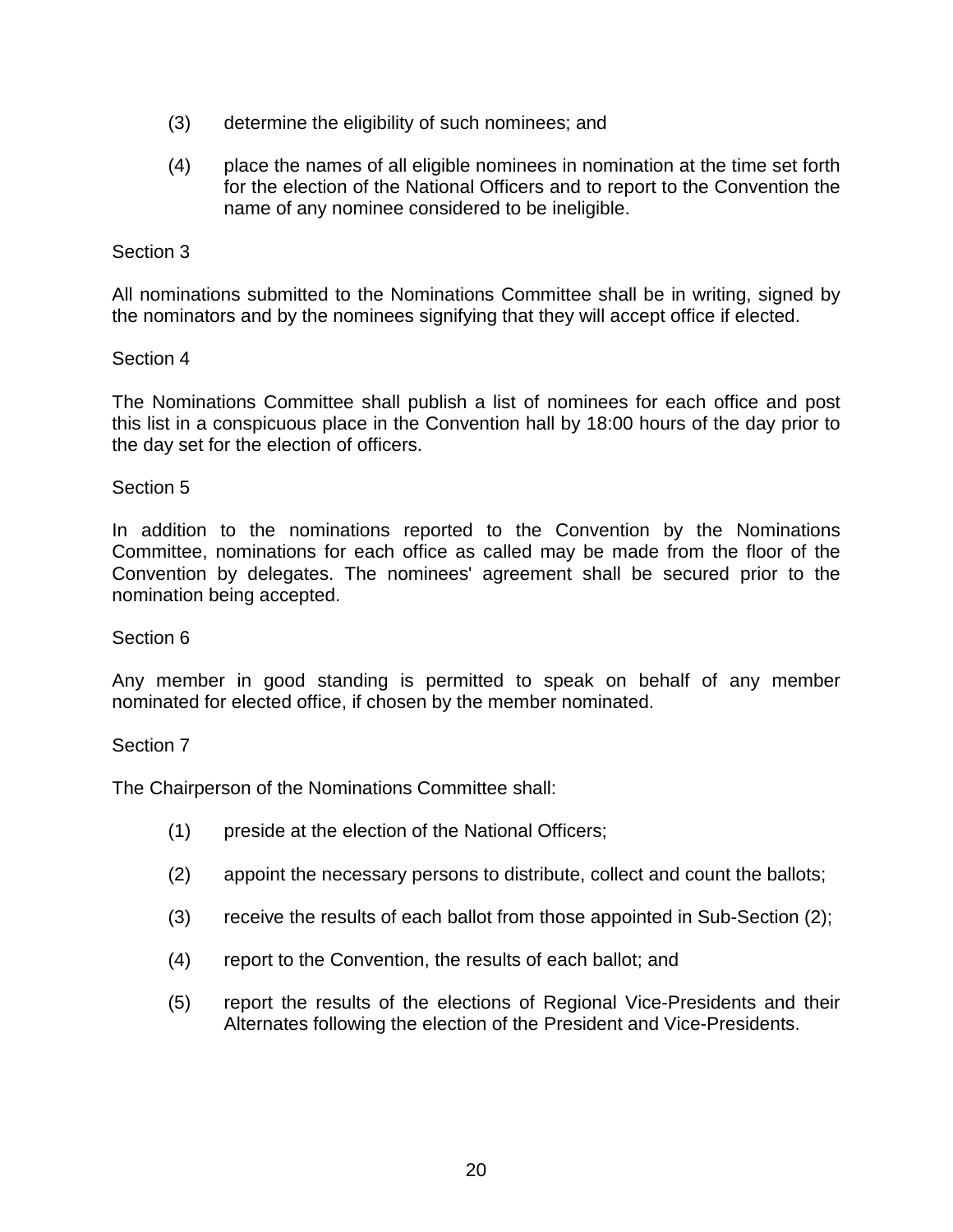Election to any office shall be by simple majority vote of the total votes cast. Where only two (2) nominees remain, or where only two (2) nominees are standing for election for the same office and a tie vote results, the Chairperson of the Nominations Committee will declare no ballot and a new vote be taken immediately.

#### Section 9

- (1) Prior to the election of the National Officers, each Regional Vice-President shall convene a meeting of delegates of their region in order to elect a Regional Vice-President and an Alternate.
- (2) the election of the Regional Vice-Presidents and their Alternates shall be conducted by a person who is ineligible to vote in such election and shall be appointed by the RVP.
- (3) In the event that a tie vote between candidates cannot be resolved by the region, the question shall be brought to the Convention for a deciding vote following the election of the National Officers. Each candidate or their designate shall have the right to address the Convention before the ballot is taken on the floor.
- (4) Elections shall be by simple majority vote.

## **BY-LAW 12**

### <span id="page-23-1"></span><span id="page-23-0"></span>**DISCIPLINE**

### Section 1

The Executive Council shall have the authority by resolution passed by a majority consisting of two-thirds (2/3) of those eligible to vote, to recommend to the National Board of Directors of the PSAC, suspension of membership in the PSAC for such period as may be deemed appropriate in the particular circumstances, if it is found that they have contravened any provision of these By-Laws or the Constitution or for cause listed in By-Law 12, Section 3.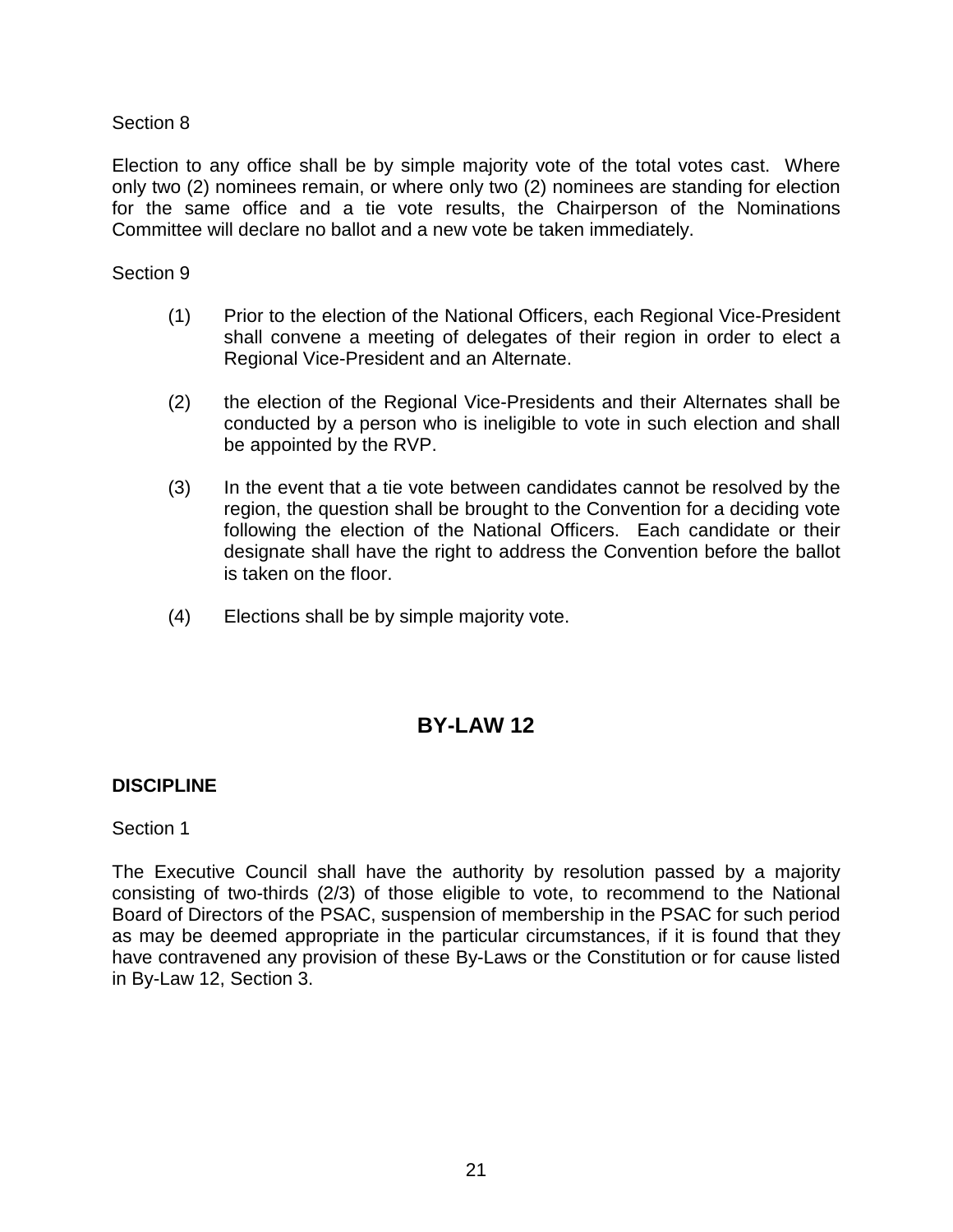The Executive Council shall have the authority by resolution passed by a majority consisting of two-thirds (2/3) of those eligible to vote, to remove from office and deny the right to hold any office for a period not exceeding five (5) years, any member of a Local, any officer of a Local or any officer of the Executive Council if it is found that they have contravened any provision of these By-Laws or the Constitution or for cause listed in By-Law 12, Section 3.

### Section 3

A member or an officer of the Local or officer of the Executive Council is guilty of an offence against these By-Laws who:

- (1) violates any provision of the Constitution, or these By-Laws;
- (2) obtains membership or solicits membership by misrepresentation;
- (3) institutes, urges or advocates that a member institute action in a court of law against the PSAC, UTE or any of its constituent parts or any of its officers without first exhausting all remedies through appeal within the PSAC or the UTE;
- (4) other than through proper union channels advocates or attempts to bring about the withdrawal from the PSAC, UTE, or Locals of any member or group of members;
- (5) wilfully publishes or circulates among the members false reports or misrepresentations;
- (6) works in the interests of a rival organization against the PSAC, UTE or Locals;
- (7) slanders, libels or wilfully wrongs an officer or member of the PSAC, UTE or Locals;
- (8) uses abusive language or disturbs the peace of any meeting or around any office or meeting place of the PSAC, UTE or Locals;
- (9) fraudulently receives or misappropriates any monies due to or received by the PSAC, UTE or Locals;
- (10) uses the name of UTE for soliciting funds or advertising without the consent of the Executive Council;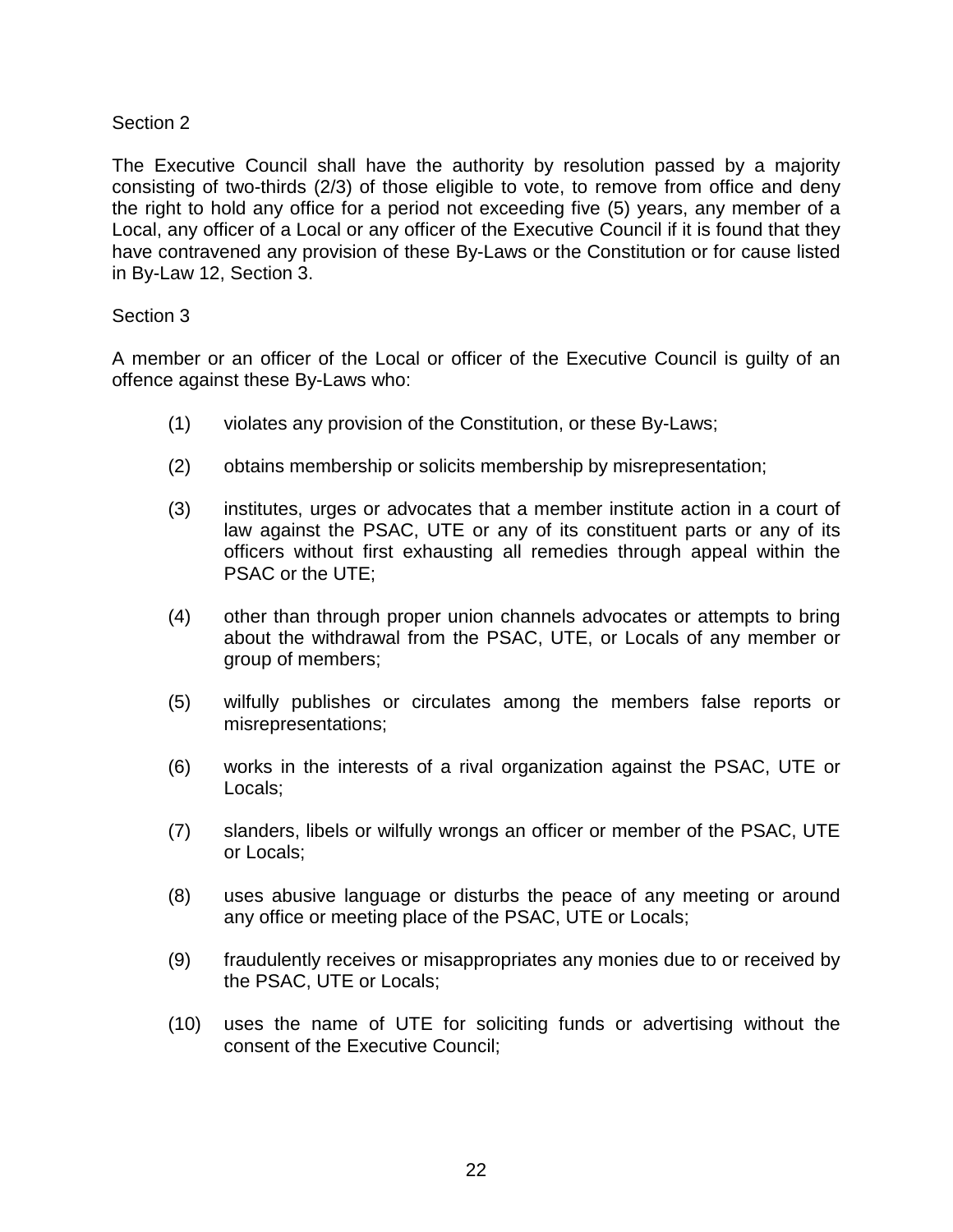- (11) furnishes without prior authority a list of any information on the membership of the PSAC, UTE or Locals, to any person or persons other than those whose official position in the PSAC or UTE or Locals, would entitle them to have such information;
- (12) deliberately interferes with an official of the PSAC, UTE or Locals, in the discharge of duties;
- (13) engages in any other conduct prejudicial to the good order and discipline of the PSAC, UTE or Locals;
- (14) if non-essential services employees cross the picket line of their own bargaining group;
- (15) sexually or personally harasses another member or employee of UTE; or
- (16) violates the Regulation regarding UTE delegates to PSAC Convention.

- (1) Any member in a legal strike position, who either crosses the picket line or is paid by the employer not to participate in strike action, or performs work for the employer, unless required to do so by law, or who voluntarily performs struck work shall be subject to a financial penalty.
- (2) The procedure for handling financial penalties shall be in accordance with the Constitution.
- (3) Locals shall be authorized to undertake all necessary steps in order to collect any financial penalties imposed up to and including formal legal proceeding. Those financial penalties collected shall be the property of the Local.

## **BY-LAW 13**

### <span id="page-25-1"></span><span id="page-25-0"></span>**TRUSTEESHIP**

A Local which has, in the opinion of the Executive Council, not carried out the responsibilities required by By-Law 6 and By-Law 12 or any other of these By-Laws shall be considered to be in violation of them. The Executive Council shall have the authority, by resolution passed by a majority consisting of two-thirds (2/3) of those eligible to vote, to appoint a trustee with the responsibility to manage the Local's affairs for a period not exceeding one hundred eighty (180) days. The trusteeship may be renewed from time to time by resolution passed by a majority consisting of two-thirds (2/3) of those eligible to vote for a period not exceeding one hundred eighty (180) days.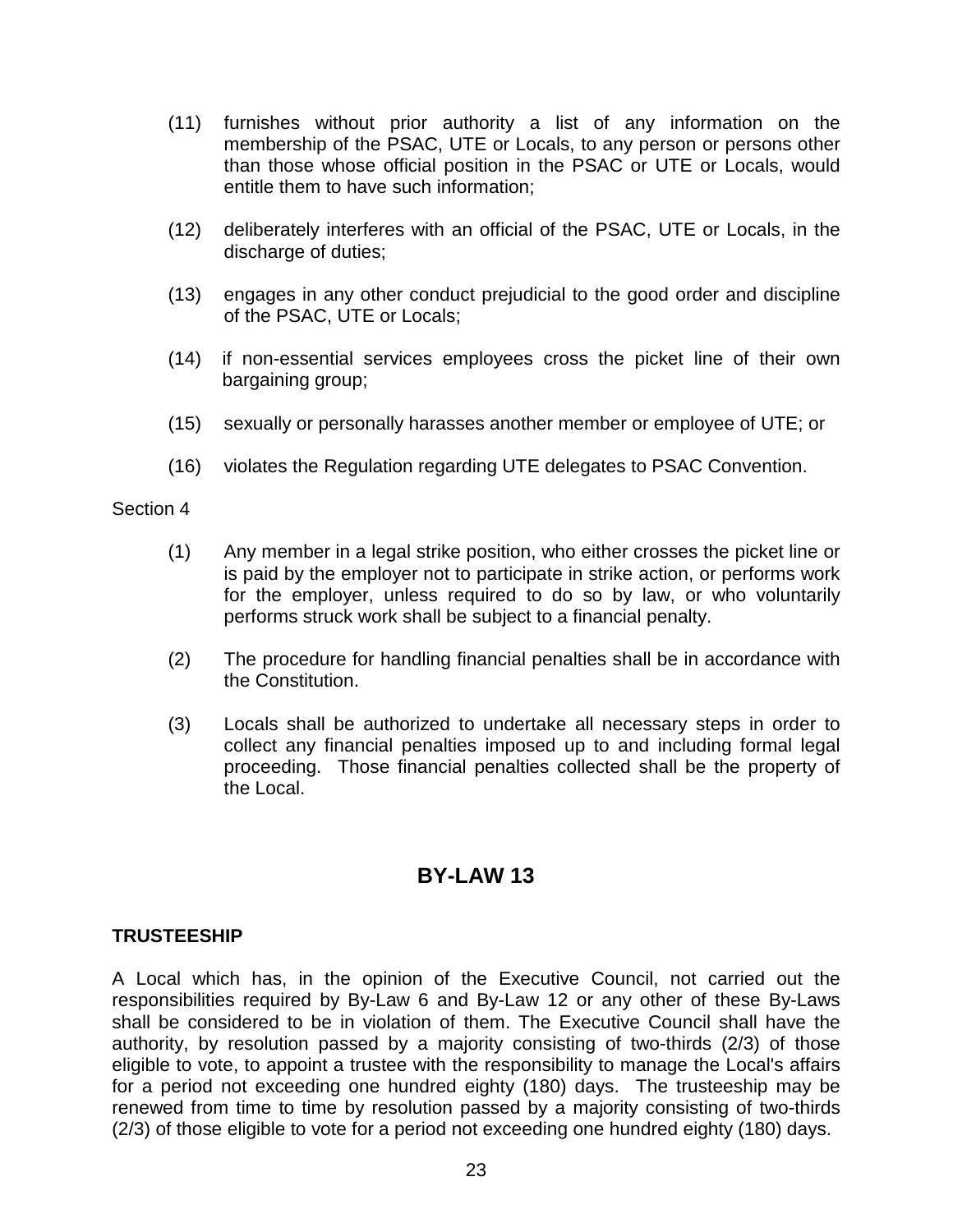### <span id="page-26-1"></span><span id="page-26-0"></span>**FINANCE**

### <span id="page-26-2"></span>Section 1 - **Fiscal Period**

The fiscal period of UTE shall be the calendar year.

### <span id="page-26-3"></span>Section 2 - **Audit**

- (1) The Executive Council shall appoint a firm of public accountants who shall audit UTE's accounts and report thereon to the Executive Council and certify the financial statements issued by the  $1<sup>st</sup>$  Vice-President responsible for Finance.
- (2) Upon receipt of the auditor's report a copy of the report and the statements shall be sent to all Locals upon approval of the Executive Council.

### <span id="page-26-4"></span>Section 3 –**Property**

- (1) Excluding the property of Locals, any property held which is not registered in the name of UTE shall be held in trust by a board of three (3) trustees appointed by the Executive Council.
- (2) The Executive Council of UTE may invest any funds of UTE in the custody of a Chartered Bank, Trust Company, Credit Union or Caisse Populaire, provided that such institution is regulated by a Federal or Provincial authority. Where possible, unionized institutions will be utilized and investments will be made in an ethical manner.

### <span id="page-26-5"></span>Section 4 - **Expenses**

- (1) Any member incurring authorized expenses related to traveling, accommodation and any other necessary expenses while engaged on authorized union business by UTE shall be reimbursed in accordance with the Regulation.
- (2) Any member, except the President and the  $1<sup>st</sup>$  Vice-President, required to take leave from their employer or use compressed days for the purpose of carrying out union business authorized by UTE be reimbursed an amount equal to one day's pay for each day of leave taken at the rate shown for their grade and level per the collective agreement then in effect.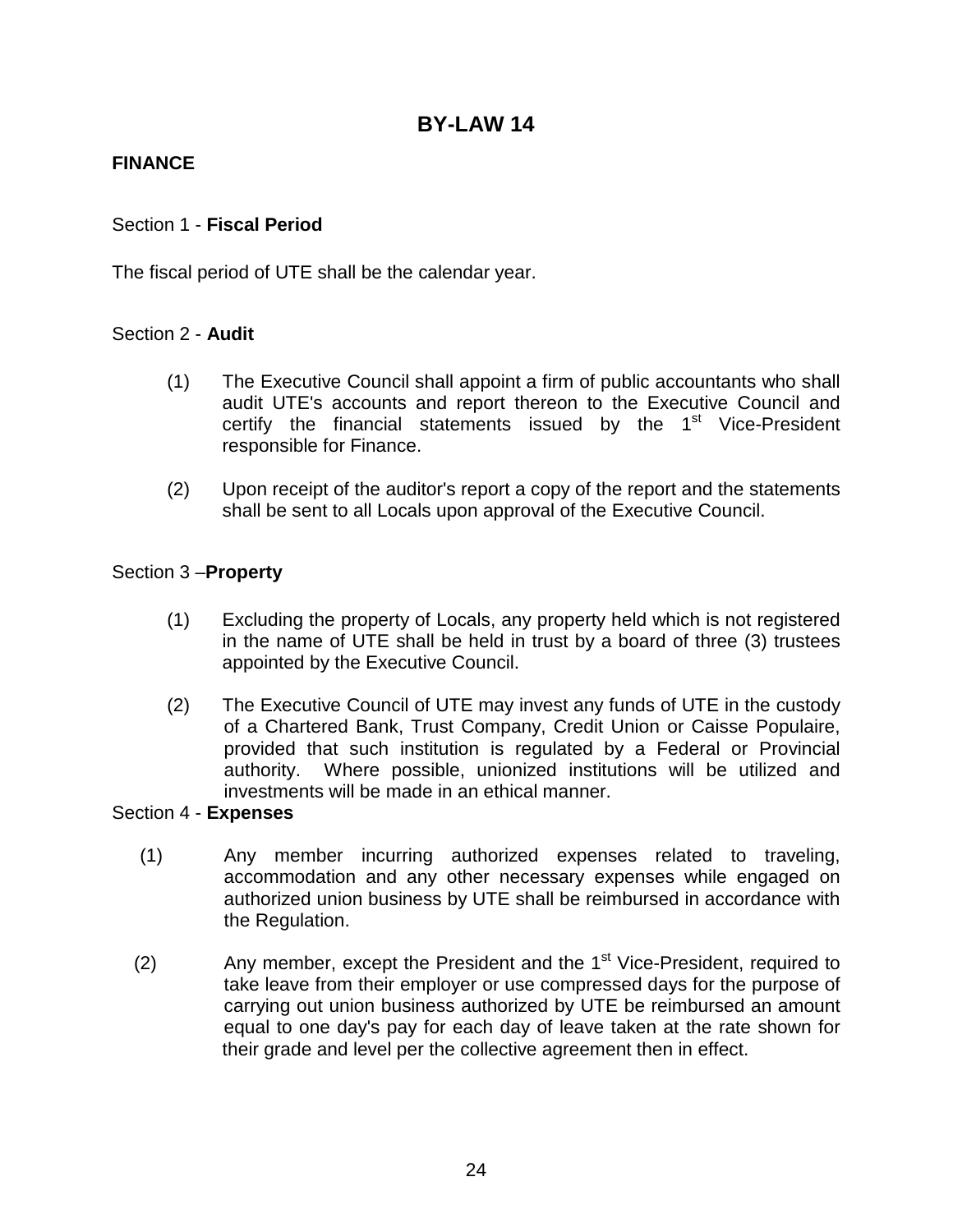(3) Notwithstanding any authorization stated or implied hereto, any claim by a member for reimbursement of expenditures shall be filed through the National Office within ninety (90) days of the occurrence of such expenditures. A claim filed after the stated period will not be considered as union business authorized by UTE unless the Executive Council reviews the situation and approves the claim.

## **BY-LAW 15**

### <span id="page-27-1"></span><span id="page-27-0"></span>**AMENDMENTS**

Section 1

These By-Laws may be amended at any Convention by a two-thirds (2/3) majority of the votes cast.

Section 2

These By-Laws may be amended between Conventions by approval of a two-thirds (2/3) majority of those voting in a membership referendum ordered by a two-thirds (2/3) majority of the Executive Council. Thirty (30) days' notice of such amendment shall be given to each Local.

## **BY-LAW 16**

### <span id="page-27-3"></span><span id="page-27-2"></span>**DISSOLUTION**

UTE may be dissolved by a two-thirds (2/3) majority of the UTE membership by way of a secret ballot supervised by the National Board of Directors of the PSAC.

## **BY-LAW 17**

### <span id="page-27-5"></span><span id="page-27-4"></span>**GENERAL PROVISIONS**

Section 1

Nothing in these By-Laws shall be construed to conflict with the Constitution of the PSAC.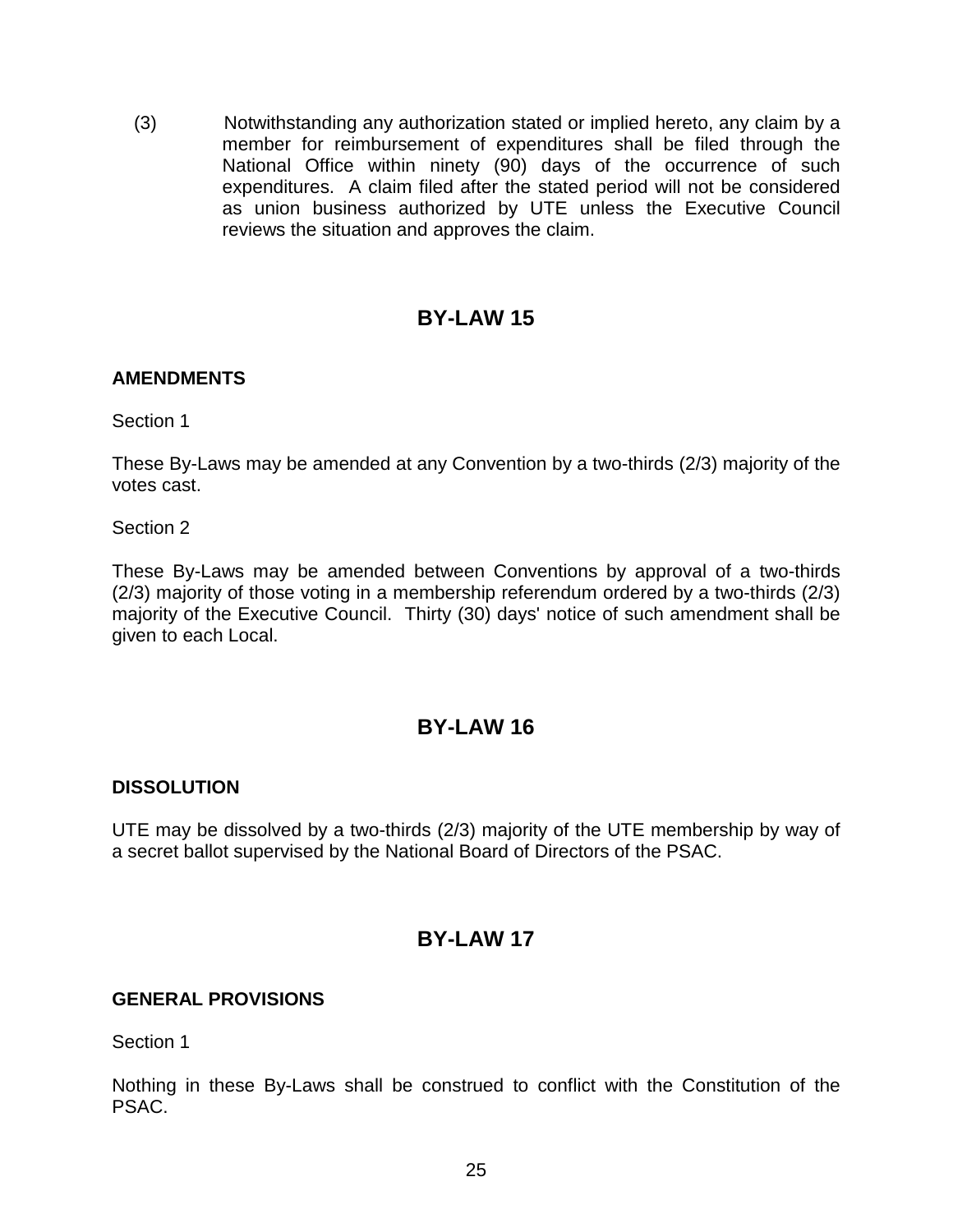- (1) A quorum at all meetings of the Executive Council shall be one half (1/2) of the officers provided in By-Law 7, Section 1;
- (2) A quorum at all meetings of the Executive Committee shall be three quarters (3/4) of the officers provided in By-Law 7, Section 2; and
- (3) A quorum at a Convention shall be one half (1/2) of the registered delegates.

Section 3

Rules of Order

The rules of procedure at all meetings and Conventions of UTE, except as specifically provided by the Constitution and the present By-Laws, shall be according to the UTE Rules of Order adopted by the Executive Council on June 2002 with subsequent amendments.

Items that are not specifically covered by the UTE Rules of Order shall be according to Rules of Order for PSAC meetings adopted by the National Board of Directors of the PSAC on January 24, 1974, with subsequent amendments.

## **BY-LAW 18**

### <span id="page-28-1"></span><span id="page-28-0"></span>**DEFINITIONS**

In these By-Laws:

"National Officers" means President, 1<sup>st</sup> Vice-President and 2<sup>nd</sup> Vice-President.

"By-Laws" means the By-Laws (Statuts) of the Union of Taxation Employees.

"Chairperson" (présidente ou président du comité) means a person who chairs a Committee of the Union of Taxation Employees.

"Constitution" (Statuts de l'AFPC) as used in the English version of these By-Laws means the Constitution of the Public Service Alliance of Canada.

"Convention" (Congrès) means a National Triennial Convention of the Union of Taxation Employees.

"CRA" (ARC) means Canada Revenue Agency.